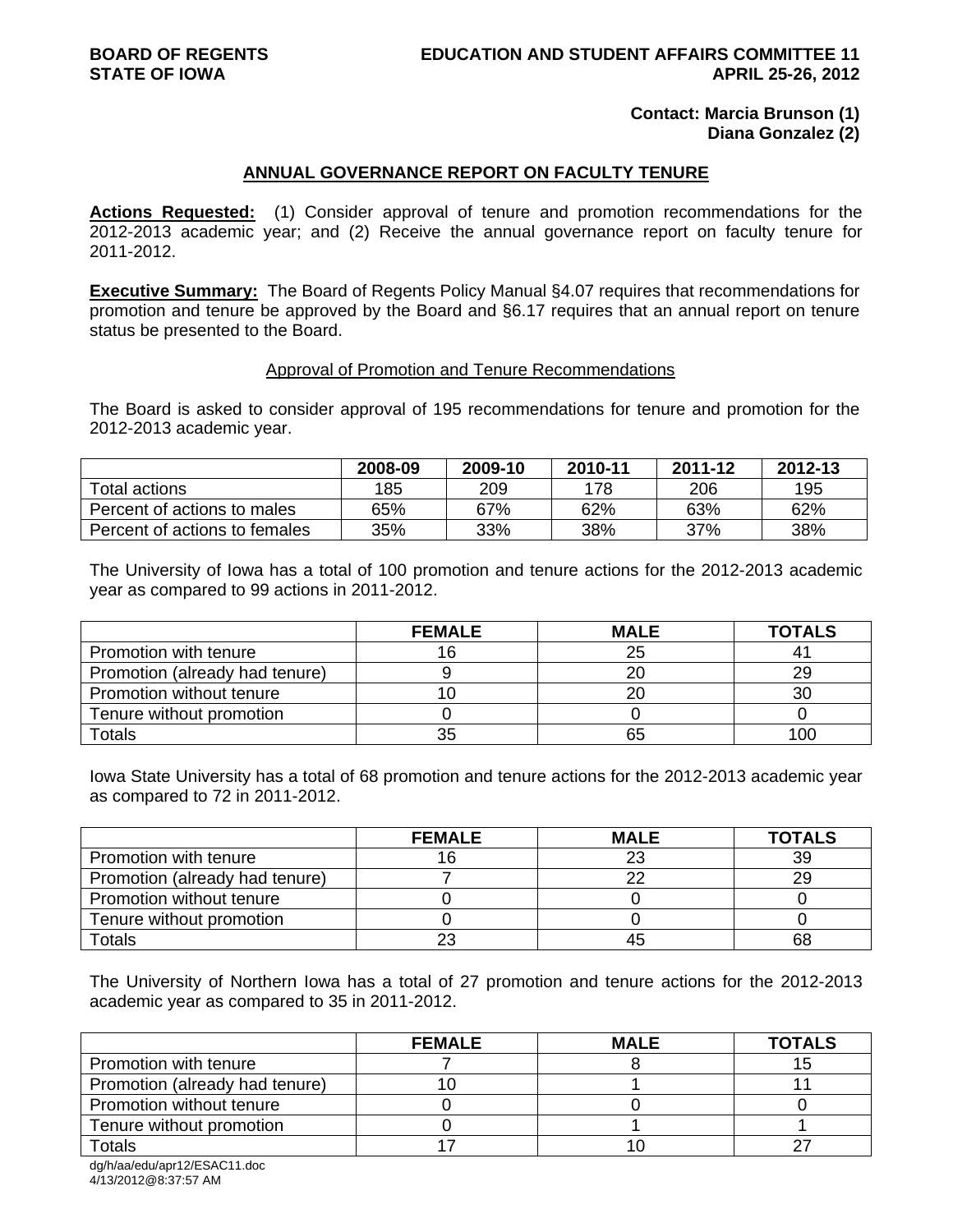## **Annual Report on Faculty Tenure – 2011-2012**

Total faculty. In 2011-2012, the total number of faculty members at the Regent universities was 5,514<sup>2</sup>, an increase of 191 (+3.6%) from the prior year.

- **##** The number of tenured faculty was 2,722, an increase of 3 (+0.1%) from the prior year.
- **##** The number of tenure-track faculty was 777, a decrease of 18 (-2.3%) from the prior year.
- **##** The number of non-tenure-track faculty was 2,015, an increase of 206 (+11.4%) from the prior year.



## **TABLE 1 TOTAL FACULTY AT THE REGENT UNIVERSITIES BY TENURE 2009-2010 to 2011-2012**

|              | <b>TENURED</b> | <b>TENURE-TRACK</b> | NON-TEN.-TRK. | <b>TOTAL</b> |
|--------------|----------------|---------------------|---------------|--------------|
| 2009-2010    |                |                     |               |              |
| <b>SUI</b>   | 1,277 (45.7%)  | 402 (14.4%)         | 1,115 (39.9%) | 2,794        |
| <b>ISU</b>   | 1,018 (58.4%)  | 328 (18.8%)         | 398 (22.8%)   | 1,744        |
| <b>UNI</b>   | (57.6%)<br>467 | (15.7%)<br>127      | 216 (26.7%)   | 810          |
| <b>TOTAL</b> | 2,762 (51.7%)  | $(16.0\%)$<br>857   | 1,729 (32.3%) | 5,348        |
| 2010-2011    |                |                     |               |              |
| <b>SUI</b>   | 1,248 (45.2%)  | 373 (13.5%)         | 1,143 (41.3%) | 2,764        |
| <b>ISU</b>   | 1,008 (58.1%)  | 300 (17.3%)         | 427 (24.6%)   | 1,735        |
| <b>UNI</b>   | 463 (56.2%)    | 122 (14.8%)         | 239 (29.0%)   | 824          |
| <b>TOTAL</b> | 2,719 (51.1%)  | 795 (14.9%)         | 1,809 (34.0%) | 5,323        |
| 2011-2012    |                |                     |               |              |
| <b>SUI</b>   | 1,249 (42.8%)  | 364 (12.5%)         | 1,305 (44.7%) | 2,919        |
| <b>ISU</b>   | 1,007 (57.1%)  | 286 (16.2%)         | 470 (26.7%)   | 1,763        |
| <b>UNI</b>   | 466 (56.0%)    | 127 (15.3%)         | 239 (28.7%)   | 832          |
| <b>TOTAL</b> | 2,722 (49.4%)  | $(14.1\%)$<br>777   | 2,015 (36.5%) | 5,514        |

<sup>&</sup>lt;u>2</u><br><sup>2</sup> In 2011-2012, the total number of faculty at the three universities was 7,829 and included 2,315 clinical or adjunct faculty members at SUI who did not receive a salary.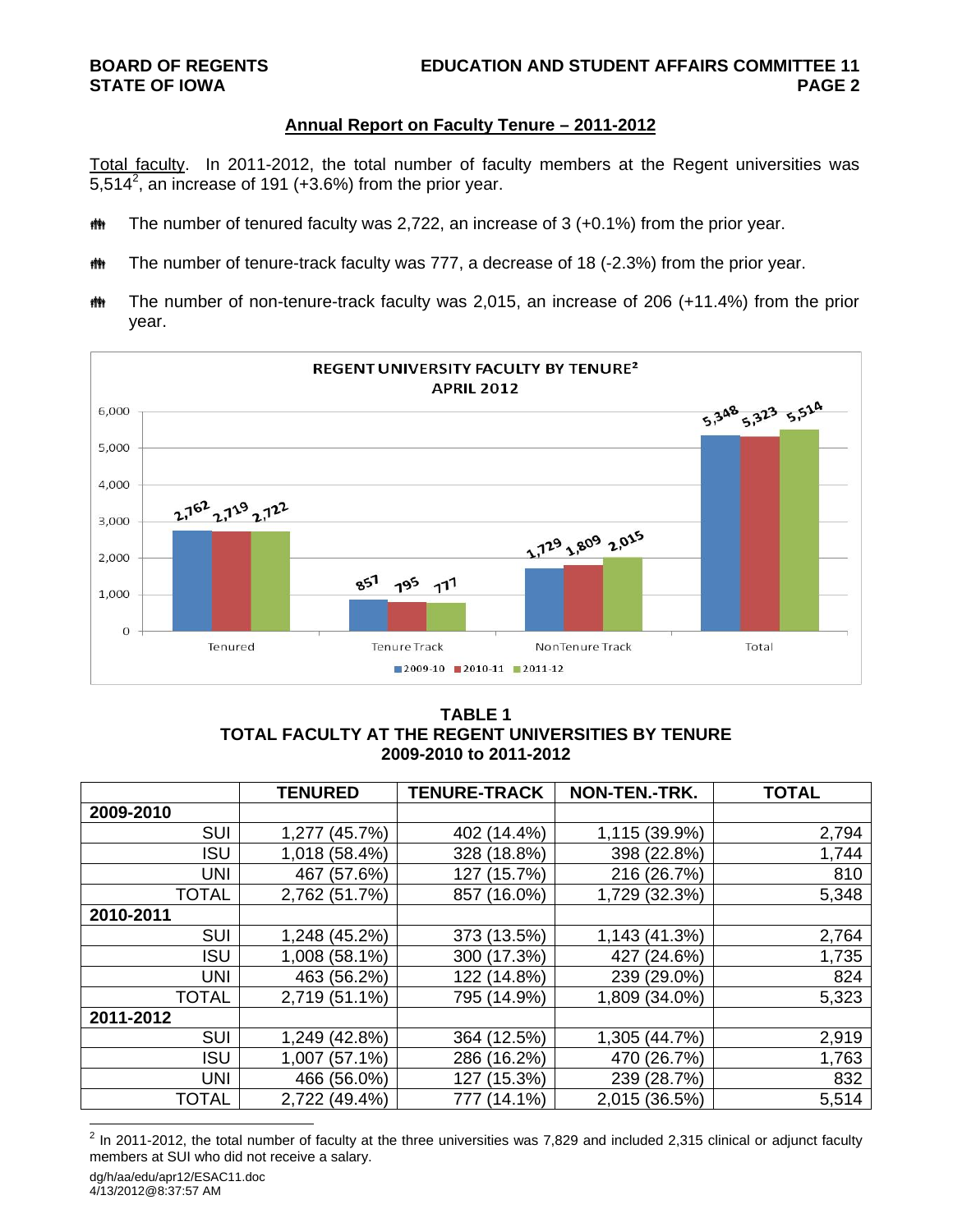## **BOARD OF REGENTS EDUCATION AND STUDENT AFFAIRS COMMITTEE 11 STATE OF IOWA** PAGE 3

Tenure-eligible faculty. In 2011-2012, the number of tenure-eligible faculty (includes tenured and tenure-track faculty) was 3,499, a decrease of 15 (-0.4%) from the prior year. More than 77% of the tenure-eligible faculty at the Regent universities is tenured.

|              | <b>TENURED</b>      | <b>TENURE-TRACK</b> | <b>TOTAL</b> |
|--------------|---------------------|---------------------|--------------|
| 2009-2010    |                     |                     |              |
| SUI          | $(76.1\%)$<br>1,277 | 402 (23.9%)         | 1,679        |
| <b>ISU</b>   | 1,018 (75.6%)       | 328 (24.4%)         | 1,346        |
| <b>UNI</b>   | 467 (78.6%)         | 127 (21.4%)         | 594          |
| <b>TOTAL</b> | 2,762 (76.3%)       | 857 (23.7%)         | 3,619        |
| 2010-2011    |                     |                     |              |
| SUI          | 1,248 (77.0%)       | 373 (23.0%)         | 1,621        |
| <b>ISU</b>   | 1,008 (77.1%)       | 300 (22.9%)         | 1,308        |
| <b>UNI</b>   | 463 (79.1%)         | 122 (20.9%)         | 585          |
| <b>TOTAL</b> | 2,719 (77.4%)       | 795 (22.6%)         | 3,514        |
| 2011-2012    |                     |                     |              |
| <b>SUI</b>   | 1,249 (77.4%)       | 364 (22.6%)         | 1,613        |
| <b>ISU</b>   | (77.9%)<br>1,007    | 286 (22.1%)         | 1,293        |
| <b>UNI</b>   | 466 (78.6%)         | 127 (21.4%)         | 593          |
| TOTAL        | 2,722 (77.8%)       | (22.2%)<br>777      | 3,499        |

## **TABLE 2 TOTAL TENURE-ELIGIBLE FACULTY BY TENURE 2009-2010 to 2011-2012**

Tenure levels. There are no national standards regarding the appropriate levels of tenure. However, comprehensive analyses of tenure at the national level have concluded that an institution should provide close oversight when more than one-half to two-thirds of its faculty is on tenure appointments.

- A conclusion by the *Commission on Academic Tenure* was based on the assumption that "a larger proportion of tenured faculty is likely to curtail opportunities for the appointment and retention of younger faculty, with undesirable effects on institutional vitality…and to diminish opportunities for the recruitment and promotion of an increased number of women and members of minority groups."
- $\ddot{\mathbf{m}}$  In 2011-2012, there were a significant number of departments at the Regent institutions with 70% or more of their tenure-eligible faculty that were tenured.
	- $\Diamond$  At SUI, at least 70% of the tenure-eligible faculty is tenured in 75 out of 108 (69.4%) departments and in nine of 12 Colleges (75%) - Business, Dentistry, Education, Engineering, Law, Liberal Arts and Sciences, Medicine, Pharmacy, and Public Health.
	- $\Diamond$  At ISU, at least 70% of the tenure-eligible faculty is tenured in 47 out of 63 (74.6%) departments and in six of seven Colleges (86%) - Agriculture and Life Sciences, Design, Engineering, Human Sciences, Liberal Arts and Sciences, Veterinary Medicine, as well as the Library.
	- $\Diamond$  At UNI, at least 70% of the tenure-eligible faculty is tenured in 31 out of 38 (81.6%) departments and in all of the Colleges (100%) - Business Administration; Education; Humanities, Arts, and Sciences; Social and Behavioral Sciences; as well as the Library.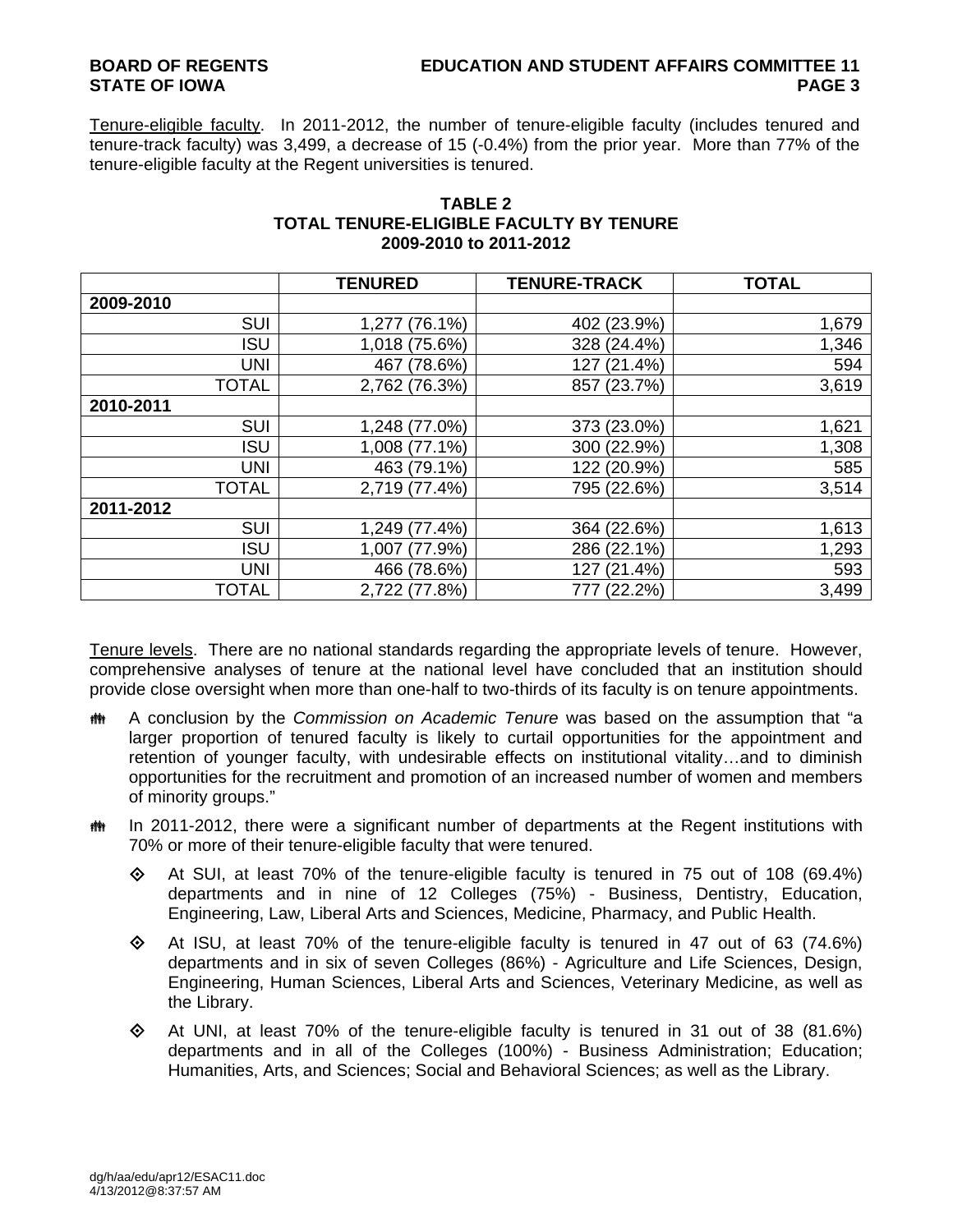Comparison to peer institutions. The data from the 2010-2011 AAUP Faculty Compensation Survey<sup>3</sup> for full-time faculty on a 9-10 month contract indicate that:

- **##** At SUI, the tenure rate<sup>4</sup> is 64.3%. At its peer institutions, the tenure rate range is 57.0% 78.3%; the median is 65.7% and the mean is 66.2%.
- **##** At ISU, the tenure rate is 64.2%. At its peer institutions, the tenure rate range is 54.3% 75.4%; the median is 65.6% and the mean is 65.4%.
- $\ddot{\mathbf{m}}$  At UNI, the tenure rate is 77.3%. At its peer institutions, the tenure rate range is 60.8% 73.3%; the median is 67.5% and the mean is 67.9%.

## Tenure trends.

- **##** The number of grand total faculty has increased every year for the past ten years.
- **##** During the past ten years, the average number of tenured faculty was 2,735 with a low of 2,719 (2010-2011) and a high of 2,762 (2009-2010). The median during the 10 year period was 2,731.
- the During the past ten years, the average number of tenure-track faculty was 857 with a low of 777 (2011-2012) and a high of 939 (2003-2004). The median was 853. The lowest number of tenure-track faculty during the past 13 years occurred in 2011-2012.
- **##** This is the first year of a decrease in the number of tenure-eligible minority faculty members since 2002-2003. The average number of tenure-eligible minority faculty was 570 during the past ten years.
- $m$  There was an increase of 24 (+2.1%) in the number of tenure-eligible female faculty members. The average number of tenure-eligible female faculty was 1,099 during the past ten years. The number of tenure-eligible female faculty members is at an all time high in 2011-2012.
- **##** The largest percentage of total faculty by tenure status and gender continues to be tenured male faculty members.
- The number of departments with 70% or more of tenure-eligible faculty who are tenured (153) increased from the prior year; this represents approximately 73% of the total number of departments at the Regent universities.
- $\ddot{\mathbf{m}}$  The total number of non-tenure track faculty increased again this year for the 12<sup>th</sup> straight year; it is the highest number  $(4,330)^5$  during the past 20 years. The number of non-tenure-track faculty members represents more than 50% of the total faculty. The total number of non-tenure-track faculty includes 2,315 clinical or adjunct faculty at SUI who do not receive a salary.
- **##** The majority of tenured and tenure-track faculty is employed on a full-time basis, while the majority of non-tenure-track faculty is employed on a part-time basis.

Board of Regents Strategic Plan. The Faculty Tenure Report addresses the Board of Regents Strategic Plan priority of "educational excellence and impact" as well as Goal #8 – "Iowa's public universities and special schools shall be increasingly efficient and productive."

dg/h/aa/edu/apr12/ESAC11.doc 4/13/2012@8:37:57 AM

**EXECUTE:**<br><sup>3</sup> The data do not include medical school faculty or librarians.

 $^{4}$  The tenure rate is the proportion of tenured faculty members to all full-time faculty included in the base.<br><sup>5</sup> includes heth neid and unneid faculty.  $<sup>5</sup>$  Includes both paid and unpaid faculty.</sup>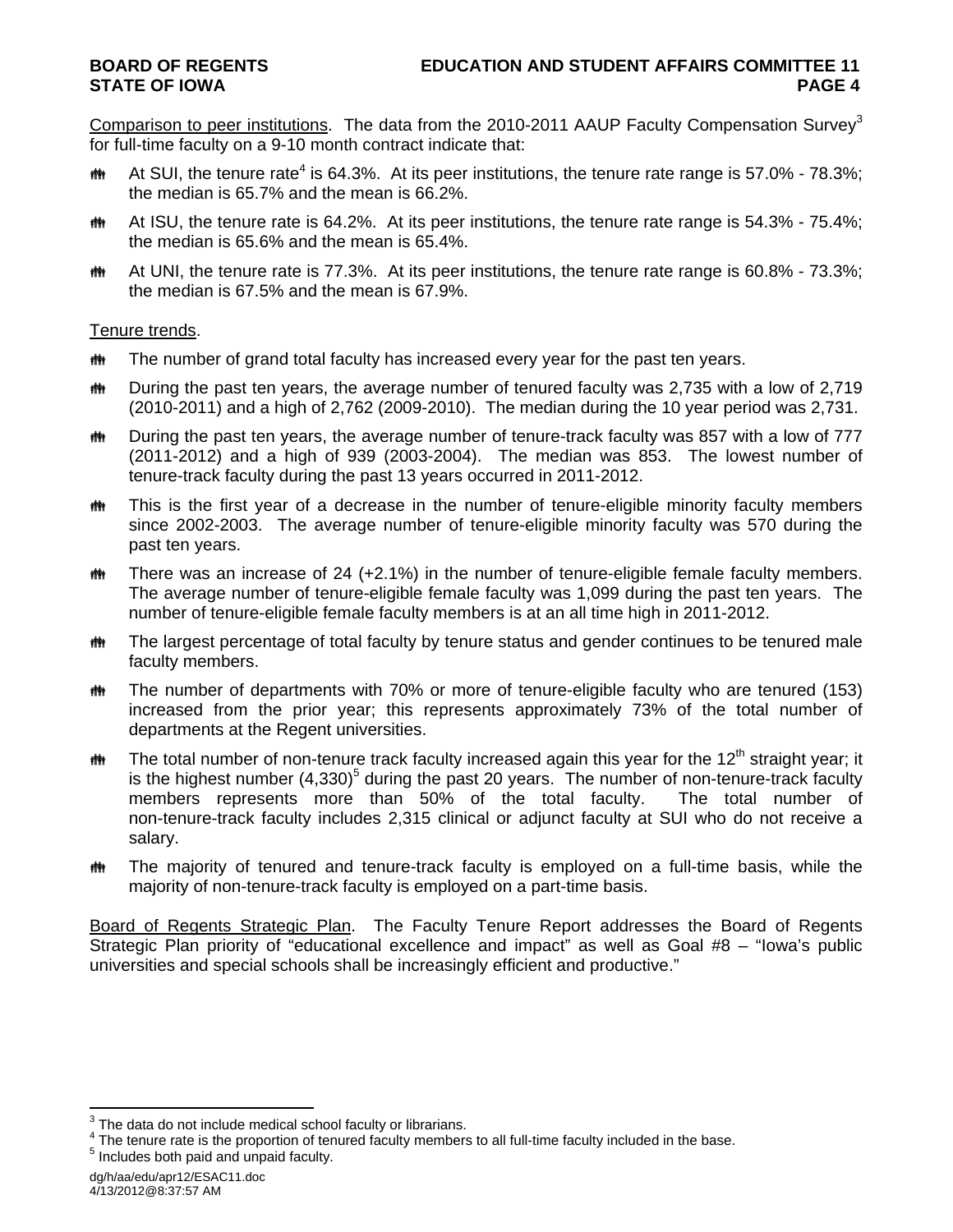## **Background:**

Definition of tenure.

- **##** Tenure is a contractual employment status under which faculty appointments are continued indefinitely. At most institutions, tenured faculty members are subject to dismissal only for cause or financial exigency.
- **##** Tenure is typically awarded to a faculty member in a tenure-track position who serves a probationary period that lasts approximately seven years. After a series of annual retention proceedings, the awarding of tenure requires an affirmative recommendation based on an extensive evaluation process that typically involves reviews by peers in the field and reviews at the departmental, college, and university levels. The third year review is especially critical.
- **##** Each year, the Board of Regents formally confers tenure upon individual faculty at the recommendation of the universities.

Tenure by gender. In 2011-2012, the total number of female faculty members at the Regent universities was 2,184, an increase of 134 (+6.5%) from the prior year. The total number of male faculty members at the Regent universities was 3,330, an increase of 57 (+1.7%) from the prior year.

- $m$  The number of tenured female faculty members was 798, an increase of 7 (+0.9%); the number of tenure-track female faculty members was 359, an increase of 17 (+5.0%); and the number of non-tenure-track female faculty members was 1,027, an increase of 110 (+12.0%) from the prior year.
- $\ddot{\mathbf{m}}$  The number of tenured male faculty members was 1,924, a decrease of 4 (-0.2%); the number of tenure-track male faculty members was 418, a decrease of 35 (-7.7%); and the number of non-tenure-track male faculty members was 988, an increase of 96 (+10.8%) from the prior year.

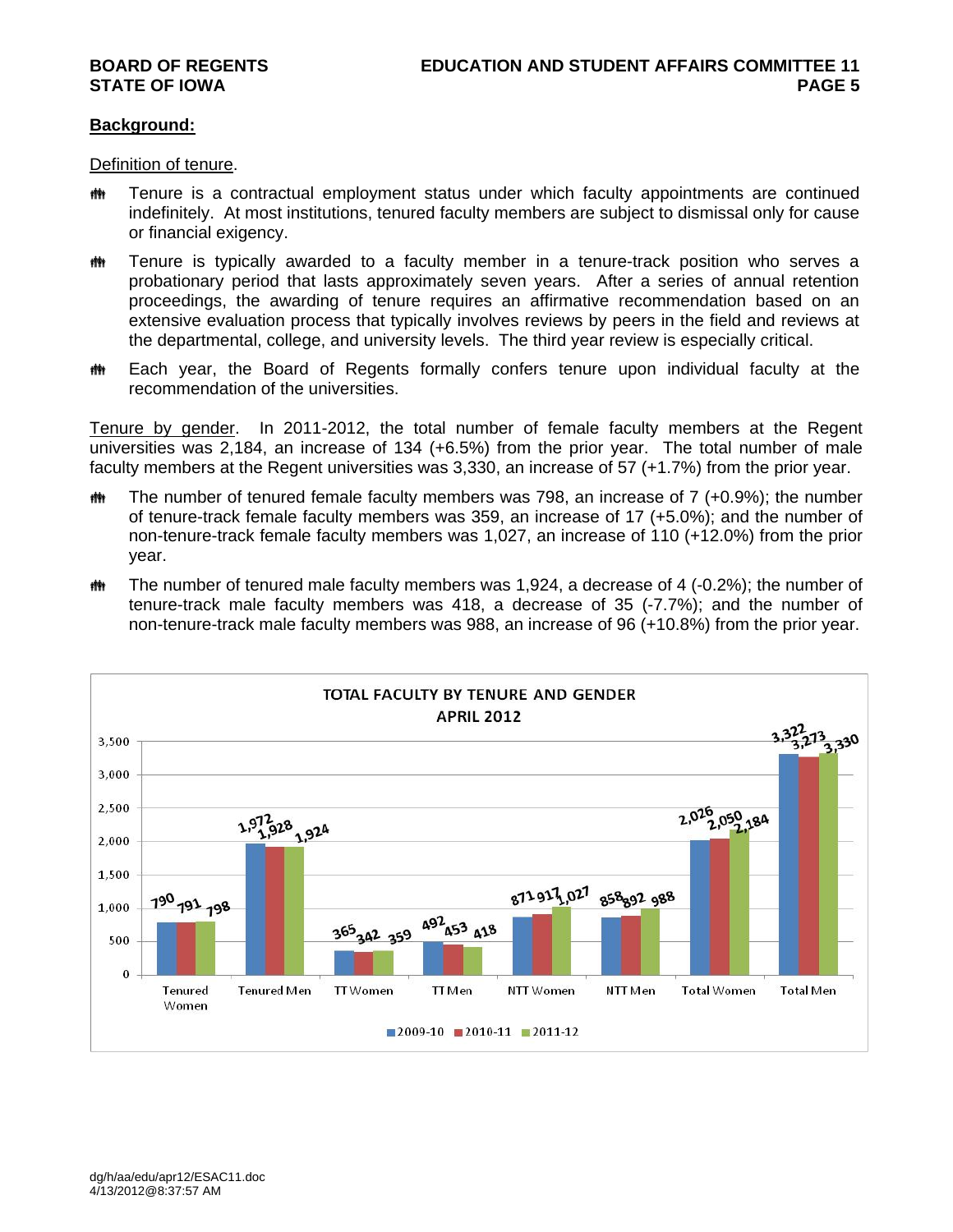|              | <b>TENURED</b> |            | <b>TENURE-TRACK</b> |           | <b>NON-TEN.-TRK</b> |            | <b>TOTAL</b> |            | <b>GRAND</b> |
|--------------|----------------|------------|---------------------|-----------|---------------------|------------|--------------|------------|--------------|
|              | Male           | Female     | Male                | Female    | Male                | Female     | Male         | Female     | <b>TOTAL</b> |
| <b>SUI</b>   | 897            | 352        | 192                 | 172       | 688                 | 618        | 1,777        | 1,142      | 2,919        |
|              | (30.7%)        | (12.1%)    | $(6.6\%)$           | (5.9%)    | (23.5%)             | (21.2%)    | $(60.9\%)$   | $(39.1\%)$ |              |
| <b>ISU</b>   | 742            | 265        | 170                 | 116       | 199                 | 271        | 1.111        | 652        | 1,763        |
|              | (42.1%)        | $(15.0\%)$ | $(9.6\%)$           | $(6.6\%)$ | (11.3%)             | $(15.4\%)$ | $(63.0\%)$   | $(37.0\%)$ |              |
| <b>UNI</b>   | 285            | 181        | 56                  | 71        | 101                 | 138        | 442          | 390        | 832          |
|              | (34.3%)        | (21.8%)    | $(6.7\%)$           | $(8.5\%)$ | (12.1%)             | (16.6%)    | $(53.1\%)$   | (46.9%)    |              |
| <b>TOTAL</b> | 1,924          | 798        | 418                 | 359       | 988                 | 1,027      | 3,330        | 2,184      | 5,514        |
|              | (34.9%)        | (14.5%)    | $(7.6\%)$           | $(6.5\%)$ | (17.9%)             | (18.6%)    | $(60.4\%)$   | (39.6%)    |              |

## **TABLE 3 TOTAL FACULTY AT THE REGENT UNIVERSITIES BY TENURE AND GENDER 2011-2012**

 The number of tenure-eligible male faculty members was 2,342, a decrease of 39 (-1.6%) and the number of tenure-eligible female faculty members was 1,157, an increase of 24 (+2.1%) from the prior year. Tenured female faculty members represent 22.8% of the tenure-eligible faculty at the Regent universities.

|              | <b>TENURED</b> |         | <b>TENURE-TRACK</b> |            | <b>TOTAL</b> | <b>GRAND</b> |              |
|--------------|----------------|---------|---------------------|------------|--------------|--------------|--------------|
|              | Male           | Female  | Male                | Female     | Male         | Female       | <b>TOTAL</b> |
| SUI          | 897            | 352     | 192                 | 172        | 1,089        | 524          | 1,613        |
|              | (55.6%)        | (21.8%) | $(11.9\%)$          | (10.7%)    | (67.5%)      | (32.5%)      |              |
| <b>ISU</b>   | 742            | 265     | 170                 | 116        | 912          | 381          | 1,293        |
|              | (57.4%)        | (20.5%) | $(13.1\%)$          | $(9.0\%)$  | (70.5%)      | (29.5%)      |              |
| <b>UNI</b>   | 285            | 181     | 56                  | 71         | 341          | 252          | 593          |
|              | $(48.1\%)$     | (30.5%) | $(9.4\%)$           | $(12.0\%)$ | (57.5%)      | (42.5%)      |              |
| <b>TOTAL</b> | 1,924          | 798     | 418                 | 359        | 2,342        | 1,157        | 3,499        |
|              | $(55.0\%)$     | (22.8%) | (11.9%)             | (10.3%)    | (66.9%)      | $(33.1\%)$   |              |

## **TABLE 4 TOTAL TENURE-ELIGIBLE FACULTY BY TENURE AND GENDER 2011-2012**

Tenure by race/ethnicity. In 2011-2012, the total number of minority faculty members at the Regent universities was 864, a decrease of 1 (-0.1%) from the prior year. The total number of non-minority faculty members at the Regent universities was 4,650, an increase of 192 (+4.3%) from the prior year.

- $m$  The number of tenured minority faculty members was 425, an increase of 11 (+2.7%); the number of tenure-track minority faculty members was 202, a decrease of 14 (-6.5%); and the number of non-tenure-track minority faculty members was 237, an increase of 2 (+0.9%) from the prior year.
- $m$  The number of tenured non-minority faculty members was 2,297, a decrease of 8 (-0.3%); the number of tenure-track non-minority faculty members was 575, a decrease of 4 (-0.7%); and the number of non-tenure-track non-minority faculty members was 1,778, an increase of 204 (+13.0%) from the prior year.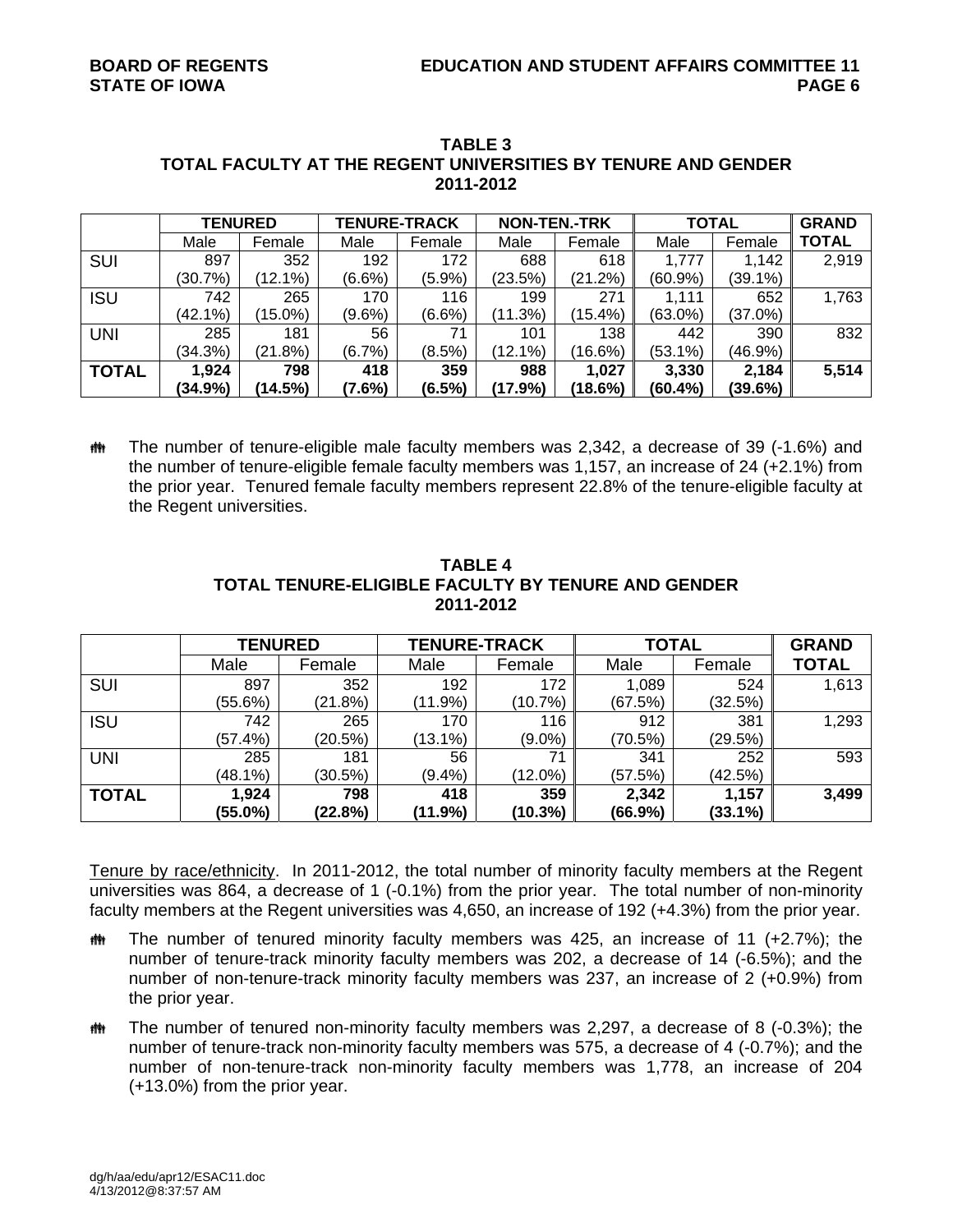

**TABLE 5 TOTAL FACULTY AT THE REGENT UNIVERSITIES BY TENURE AND RACE/ETHNICITY 2011-2012** 

|              | <b>TENURED</b> |         | <b>TENURE-TRACK</b> |           | <b>NON-TEN.-TRK</b> |           | <b>TOTAL</b>  |            | <b>GRAND</b><br><b>TOTAL</b> |
|--------------|----------------|---------|---------------------|-----------|---------------------|-----------|---------------|------------|------------------------------|
|              | <b>NonMin</b>  | Min     | <b>NonMin</b>       | Min       | <b>NonMin</b>       | Min       | <b>NonMin</b> | Min        |                              |
| SUI          | 1,073          | 176     | 271                 | 93        | 1,159               | 147       | 2,503         | 416        | 2,919                        |
|              | (36.8%)        | (6.0%)  | $(9.3\%)$           | $(3.2\%)$ | (39.7%)             | $(5.0\%)$ | (85.7%)       | (14.3%)    |                              |
| <b>ISU</b>   | 816            | 191     | 200                 | 86        | 398                 | 72        | 1.414         | 349        | 1,763                        |
|              | (46.3%)        | (10.8%) | (11.3%)             | (4.9%     | (22.6%)             | (4.1%)    | (80.2%)       | (19.8%)    |                              |
| <b>UNI</b>   | 408            | 58      | 104                 | 23        | 221                 | 18        | 733           | 99         | 832                          |
|              | $(49.0\%)$     | (7.0%)  | (12.5%)             | (2.8%)    | (26.5%)             | $(2.2\%)$ | (88.1%)       | $(11.9\%)$ |                              |
| <b>TOTAL</b> | 2,297          | 425     | 575                 | 202       | 1,778               | 237       | 4,650         | 864        | 5,514                        |
|              | (41.7%)        | (7.7%)  | $(10.4\%)$          | (3.7%)    | $(32.2\%)$          | (4.3%)    | (84.3%)       | (15.7%)    |                              |

**##** The number of tenure-eligible minority faculty members was 627, a decrease of 3 (-0.5%) and the number of tenure-eligible non-minority faculty members was 2,872, a decrease of 12 (-0.4%) from the prior year. Tenured minority faculty members represent 12.4% of the tenure-eligible faculty at the Regent universities.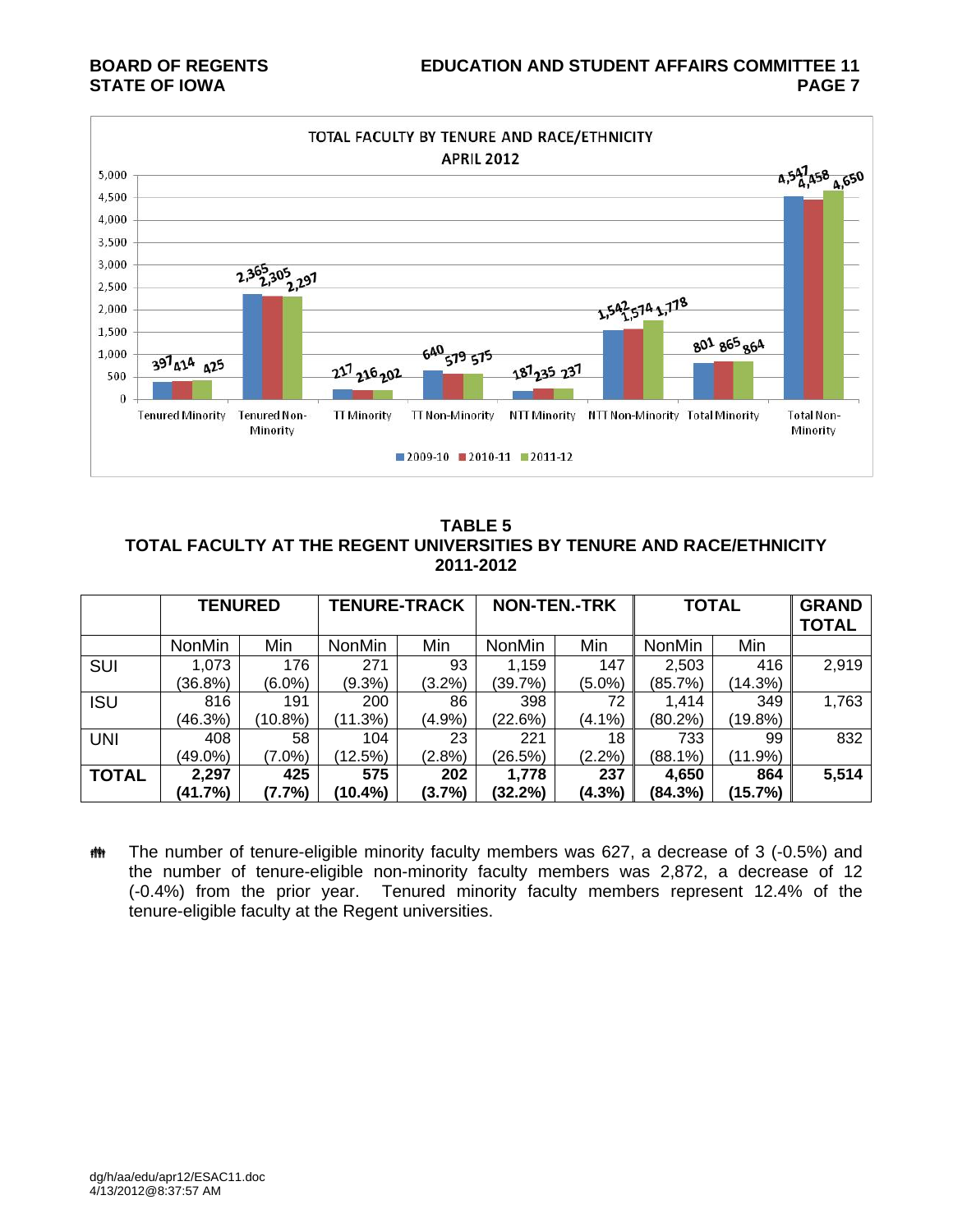|              | <b>TENURED</b> |            | <b>TENURE-TRACK</b> |           | <b>TOTAL</b> | <b>GRAND</b> |              |
|--------------|----------------|------------|---------------------|-----------|--------------|--------------|--------------|
|              | Non-Min        | Min        | Non-Min             | Min       | Non-Min      | Min          | <b>TOTAL</b> |
| <b>SUI</b>   | 1,073          | 176        | 271                 | 93        | 1.344        | 269          | 1,613        |
|              | (66.5%)        | $(10.9\%)$ | (16.8%)             | (5.8%)    | (83.3%)      | (16.7%)      |              |
| <b>ISU</b>   | 816            | 191        | 200                 | 86        | 1,016        | 277          | 1,293        |
|              | $(63.1\%)$     | $(14.8\%)$ | (15.4%)             | (6.7%)    | (78.6%)      | (21.4%)      |              |
| <b>UNI</b>   | 408            | 58         | 104                 | 23        | 512          | 81           | 593          |
|              | $(68.8\%)$     | (9.8%      | (17.5%)             | (3.9%)    | (86.3%)      | (13.6%)      |              |
| <b>TOTAL</b> | 2,297          | 425        | 575                 | 202       | 2,872        | 627          | 3,499        |
|              | (30.7%)        | (12.4%)    | (16.4%)             | $(5.8\%)$ | $(82.1\%)$   | (-17.9%)     |              |

## **TABLE 6 TOTAL TENURE-ELIGIBLE FACULTY BY TENURE AND RACE/ETHNICITY 2011-2012**

## Availability of tenure.

- The availability of tenure and its application through a well-designed and effective system of academic peer review plays a critical role in a university's competitive ability to attract and retain talented, productive teachers-scholars.
- **##** Most colleges and universities in the U.S. offer some form of tenured employment for faculty. The Regent universities' tenure policies, which have been approved by the Board, guide the awarding of tenure.
- Tenure is frequently invoked as an essential protection of academic freedom. Academic freedom is a fundamental principle of higher education that is intended to ensure the integrity of research and the curriculum.

## Post-tenure review and faculty vitality.

- $m$  Teaching is fundamental to the mission of the Regent universities and the evaluation of teaching effectiveness is crucial to a tenure decision. Student and faculty peer evaluations are significant components of determining teaching effectiveness.
- **##** The institutions offer a variety of programs, including professional development assignments, travel support for participation in academic conferences, teaching support centers, summer research grants, and technology enhancement opportunities to maintain and enhance faculty vitality.
- **##** The three Regent universities have implemented post-tenure review policies. Some of the results of the reviews have included recommendations for professional development assignments, revised portfolios that increase a faculty member's effort in an area of strength, new position responsibility statements which provide greater alignment of faculty members' efforts with department goals, and plans for phased retirement.

Attachments A-C include summaries of institutional policies and issues on tenure and post-tenure review.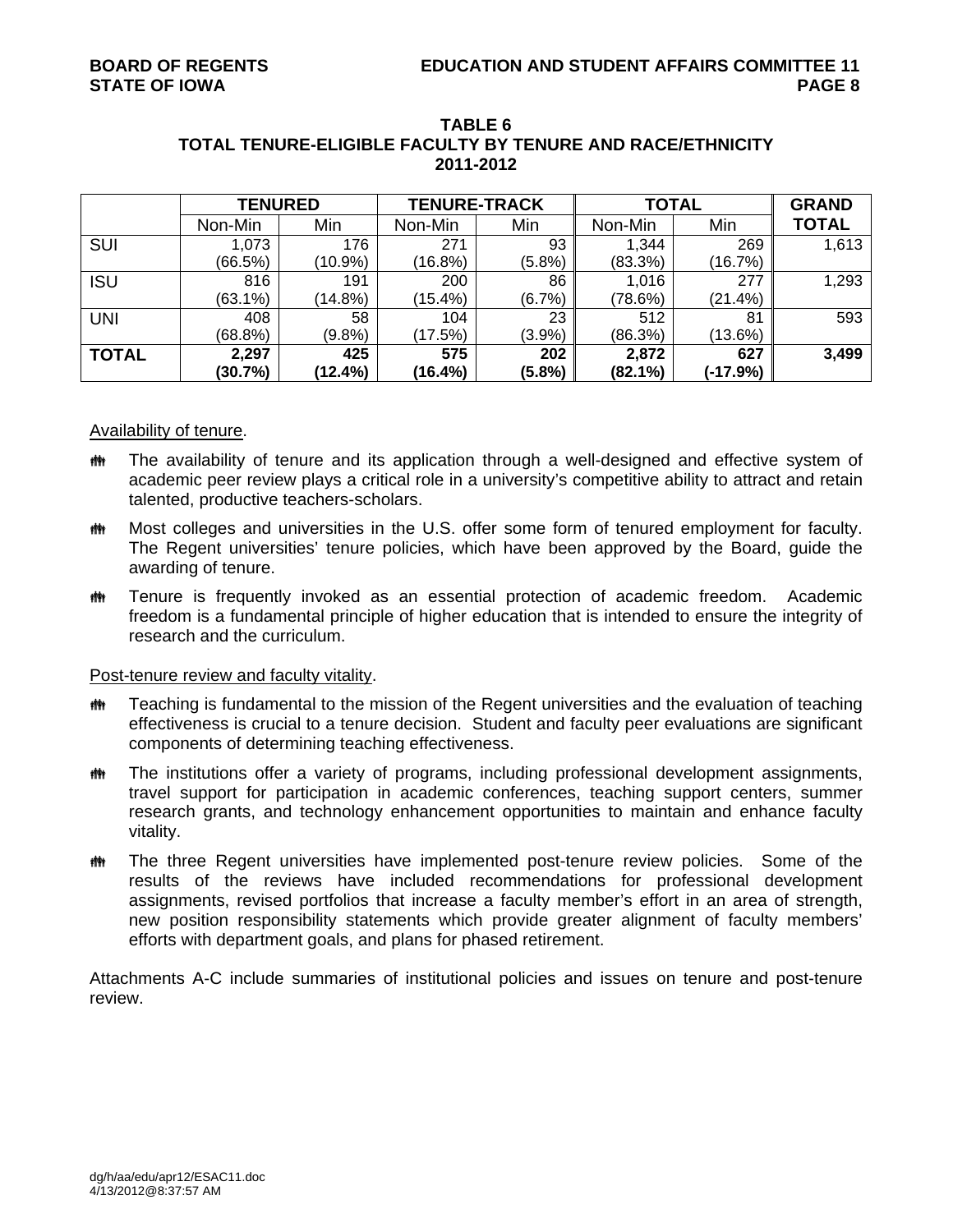## **UNIVERSITY OF IOWA**

#### **Policies and Procedures Relating to Tenure**

The "Procedures for Tenure and Promotion Decision-Making" are used in all academic units of the University to ensure that the decision to grant tenure is based on systematic evaluation and documentation of faculty members' teaching effectiveness, scholarship, and service contributions. University policy also states that each academic unit should develop a statement of policies and procedures to be used by that unit for faculty appointments, evaluations, and promotions that supplements general University policies and procedures.

## **Evaluation of Instructional Performance**

Evaluation of teaching effectiveness is a critical part of the tenure decision because teaching is fundamental to the mission of the University. University policy specifies that only after teaching effectiveness has been ascertained should a faculty member's scholarly and professional contributions be evaluated.

Methods used to evaluate teaching include assessments by both students and faculty peers. There is a variety of methods used to assess student experiences in the classroom. Many academic units use a standard questionnaire that is compiled and scored by the University Evaluation and Examination Service (EES). During the 2010-2011 fall and spring semesters, EES processed 178,149 student opinion forms administered in 7,624 classes. These numbers represent conservative estimates of student input because many units process their evaluation instrument and obtain student views through less quantitative methods. Students are also given the opportunity to write comments on the EES forms. Student identities are kept confidential; faculty members are provided the results of their students' evaluations.

The Procedural Guidelines for Tenure and Promotion Decision-Making require colleges to develop processes for peer review of faculty teaching. Colleges require peer evaluation of classroom teaching by senior faculty members and a thorough review of course materials. College guidelines for peer review of teaching are tailored to the different types of teaching in the college, including large classroom, small seminar or laboratory teaching, and clinical teaching. The student and peer evaluations provide substantial information to help faculty members improve their teaching and help senior faculty members and administrators to make promotion and tenure decisions. Faculty members under consideration for tenure are also evaluated extensively and systematically on their scholarship and service contributions.

An important resource for faculty seeking to improve their teaching is the Center for Teaching which offers group workshops, individual assessments and assistance, and other learning opportunities for faculty members, graduate teaching assistants, and others on campus. The Center hosts the Iowa Outcomes Assessment website, which is designed to help faculty and departments demonstrate what students are learning in their programs. In 2010-11, the University also piloted the Senior Exit Survey and invited first-year students and seniors to participate in the National Study of Student Engagement (NSSE). Data from these sources will be used to assess students' experiences and prioritize areas for development.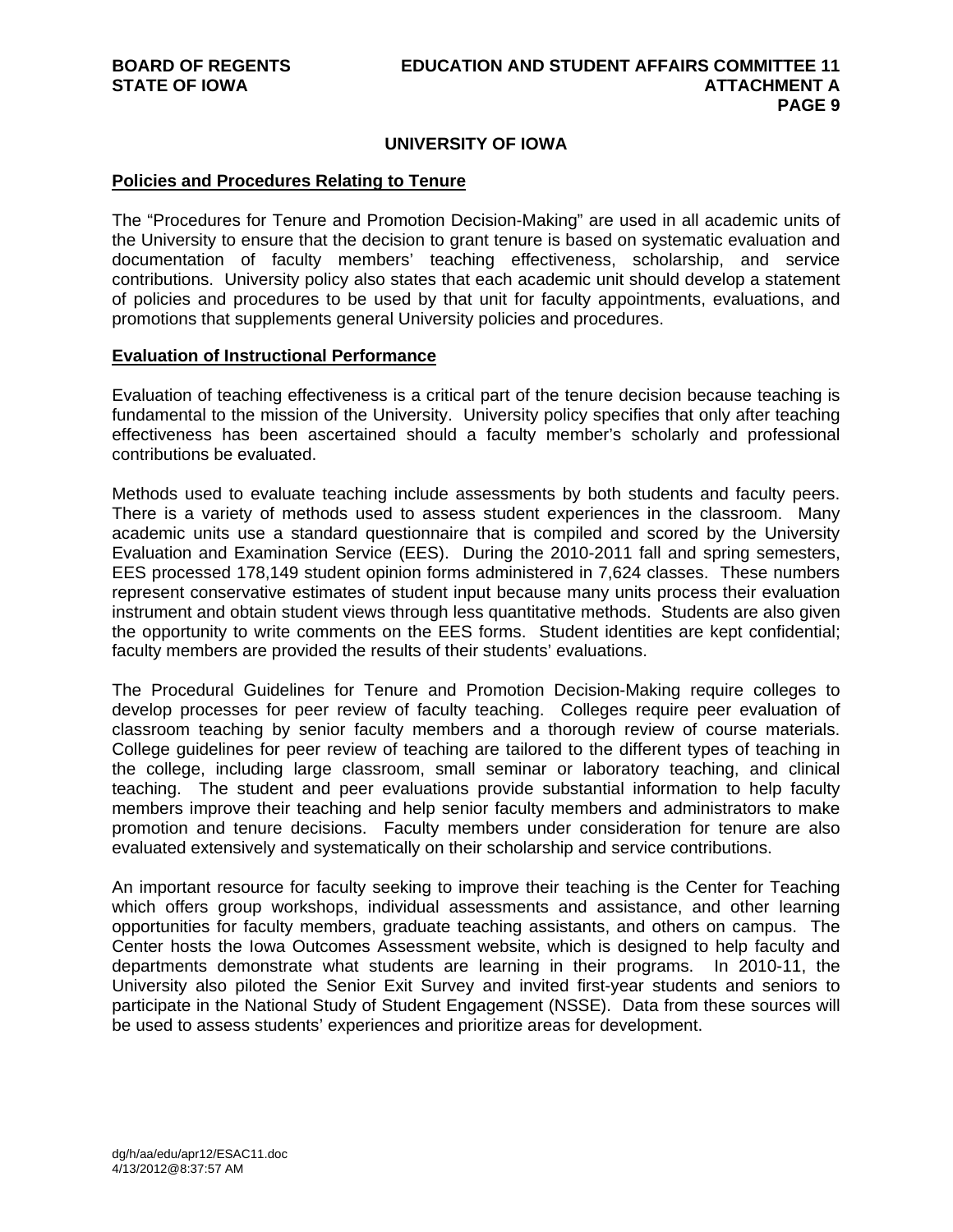## **Faculty Vitality**

The University encourages the vitality and excellence of its faculty through multiple means at the university, college, and departmental levels. Selected highlights of AY 2011-12 efforts to promote faculty excellence and vitality include programs in the areas of (1) faculty advancement; (2) faculty development programs and workshops; and (3) faculty development awards programs.

- **## Faculty advancement.** 
	- **Cluster Hire Initiative.** In 2009, the University embarked on an ambitious initiative to hire 100 new tenured and tenure-track faculty to join existing faculty in addressing significant societal challenges. Thus far, clusters have been formed in the areas of water sustainability, the aging mind and brain, digital public humanities, genetics, and obesity. In addition to the research, teaching, and outreach benefits of focusing faculty talent on pressing problems, the clusters create valuable professional support networks for the participating faculty. For example, tenure-track faculty members in clusters have an immediate cadre of fellow faculty members, many of whom are senior scholars, to mentor and involve them in new and ongoing research projects. Furthermore, strong social ties often develop in clusters which also help new faculty integrate into SUI.
	- **Obermann Center for Advanced Studies (OCAS).** As stated in its mission statement, the Obermann Center for Advanced Studies is dedicated to advancing the research mission of the University of Iowa by encouraging innovation, cross-disciplinary exchange of ideas, imaginative collaborations, and engagement with local and global communities. In the past two years, the OCAS has undertaken strategic planning to enhance the Center's ability to meet the changing needs of faculty members. This included a relocation of the Center from the historic Oakdale Hall, which was located on the research campus, to a more centralized location on the main campus. The Obermann Center provides three categories of support and connection to achieve its mission:
		- $\Rightarrow$  Fellows-in-Residence Program individual faculty fellows receive space and limited funding to focus concentrated effort on a research project.
		- $\Rightarrow$  Affiliated Scholars Program to encourage imaginative interdisciplinary collaborations among faculty members and graduate students from diverse fields and parts of the world.
		- $\Rightarrow$  Public programming and support for networks of artists, scholars, researchers, local citizens, and international colleagues.
	- **Academic and Professional Record.** The Academic and Professional Record (APR) project (formerly known as the eCV Project) is a joint initiative of the Office of the Associate Provost for Faculty and University colleges to tell the story of faculty excellence on campus. The APR serves as an online portfolio of individual faculty members' academic and professional activities, including up-to-date records of teaching, research, and service to their professions and the public. All SUI colleges are expected to use the APR as their definitive source of faculty activities by December 2012. This will create efficiencies at the time of faculty reviews, as well as allow for recognition of the variety of projects in which faculty members are engaged, including public engagement within the State and beyond.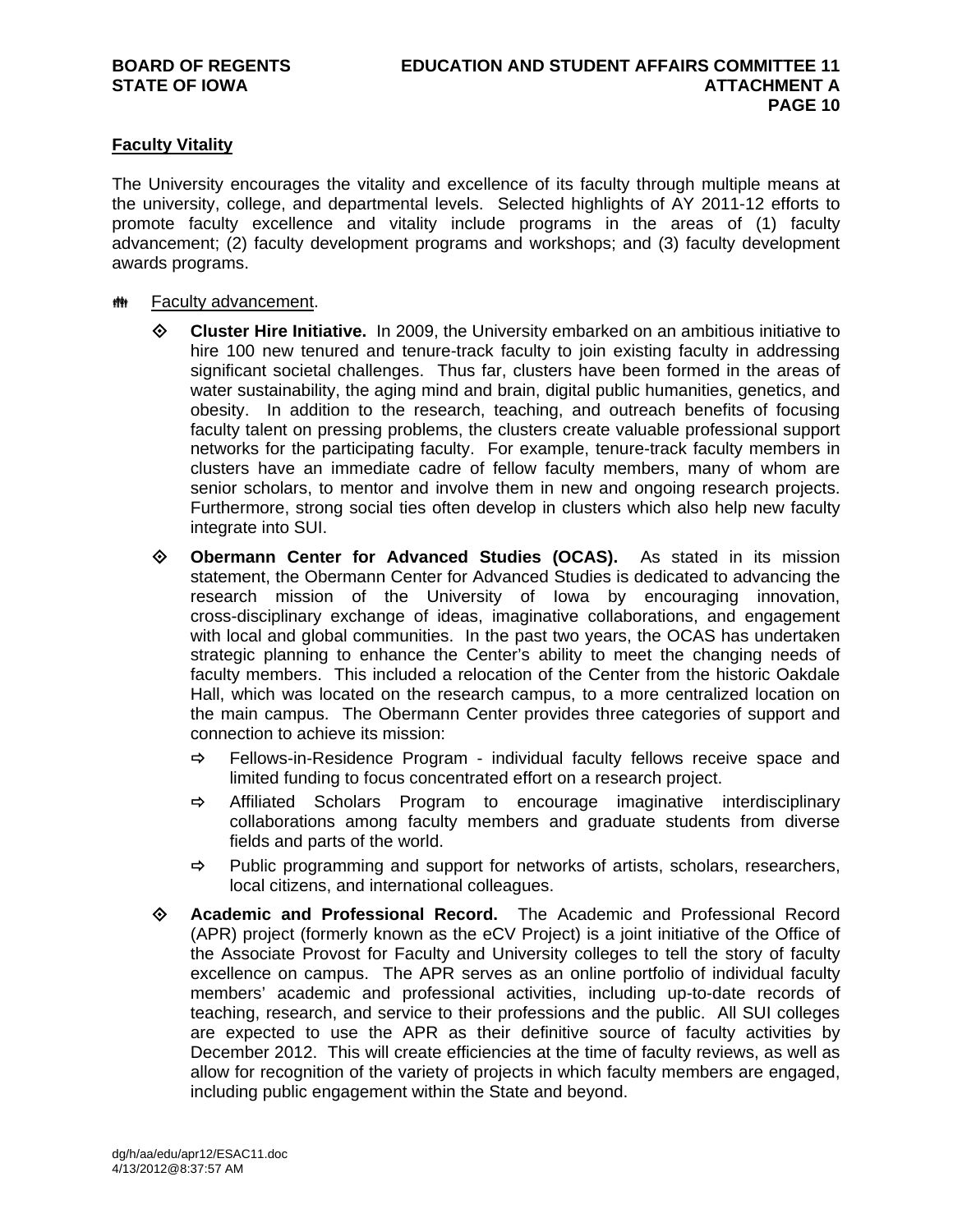## **## Faculty development programs and workshops.**

- **Comprehensive Faculty Development Calendar**. The Office of the Provost coordinates and distributes a calendar of campus-wide programs available to faculty. This calendar includes workshops offered by the Office of the Provost, the Office of the Vice President for Research, the Center for Teaching, ITS-Instructional Services, SUI Human Resources, International Programs, and others. The calendar is distributed through multiple venues (e.g., new faculty orientation, department chair mailings, posted online) and continues to serve as a useful and efficient tool to support faculty vitality through coordinated faculty development.
- **New Faculty Orientation.** The Office of the Provost coordinates an annual **New Faculty Orientation,** in collaboration with the eleven colleges, Central HR, and University Benefits. New faculty members participate in a resource fair and receive orientation materials that include the "Getting Off to a Good Start at the University of Iowa" guide developed by the Provost's office. The Office of the Provost and SUI Human Resources also collaborate to ensure that campus-wide "onboarding" efforts directed at new employees and their supervisors are relevant and useful to faculty members.
- **Research/Scholarship.** The Office of the Vice President for Research assists faculty in obtaining funding for their research and scholarly activities. OVPR facilitates institutional nominations, internal funding initiatives, interdisciplinary research, and communication with research constituencies both internal and external to the University of Iowa. The office also assists faculty and staff by hosting proposal development workshops, providing examples of successful proposals, and connecting faculty and staff with resources across campus. In academic year 2010-2011, the Office of the Vice President for Research sponsored or co-sponsored at least seven programs for faculty development. The 2010-2011 development programming, which drew approximately 500 participants (faculty, staff, and graduate students), included an annual orientation session for new faculty, a full-day seminar on grant writing and proposal reviews by Dr. David Morrison, and several additional workshops on topics such as effective scientific writing, developing campus-community partnerships, proposals to the Iowa Arts Council, and more. The Office of the Vice President for Research also provided support for faculty projects in all areas of scholarly endeavor through its competitive Internal Funding Initiatives (IFI): (Arts and Humanities, Biological Sciences, Mathematical and Physical Sciences, and Social Sciences). Additionally, the Office of the Provost continues to offer its "Write-on-Site" faculty writing groups, which meet weekly to support junior faculty in maintaining productive writing habits, and hosts faculty development workshops on writing productivity and time management for new faculty members.
- **Teaching.** The **UI Center for Teaching** (CfT) provides numerous learning opportunities that enhance faculty teaching effectiveness and creativity. SUI Center for Teaching AY 11-12 programs included courses in the following areas:
	- $\Rightarrow$  Foundational skills for new instructors (e.g., tips for new teachers, leading discussions, time management techniques),
	- $\Rightarrow$  Facilitating engaged learning (e.g., innovative teaching in science courses, service learning, teaching with writing),
	- $\Rightarrow$  Teaching with technology (e.g., engaging students' digital lives to enrich learning, humanities and technology, use of digital learning portfolios), and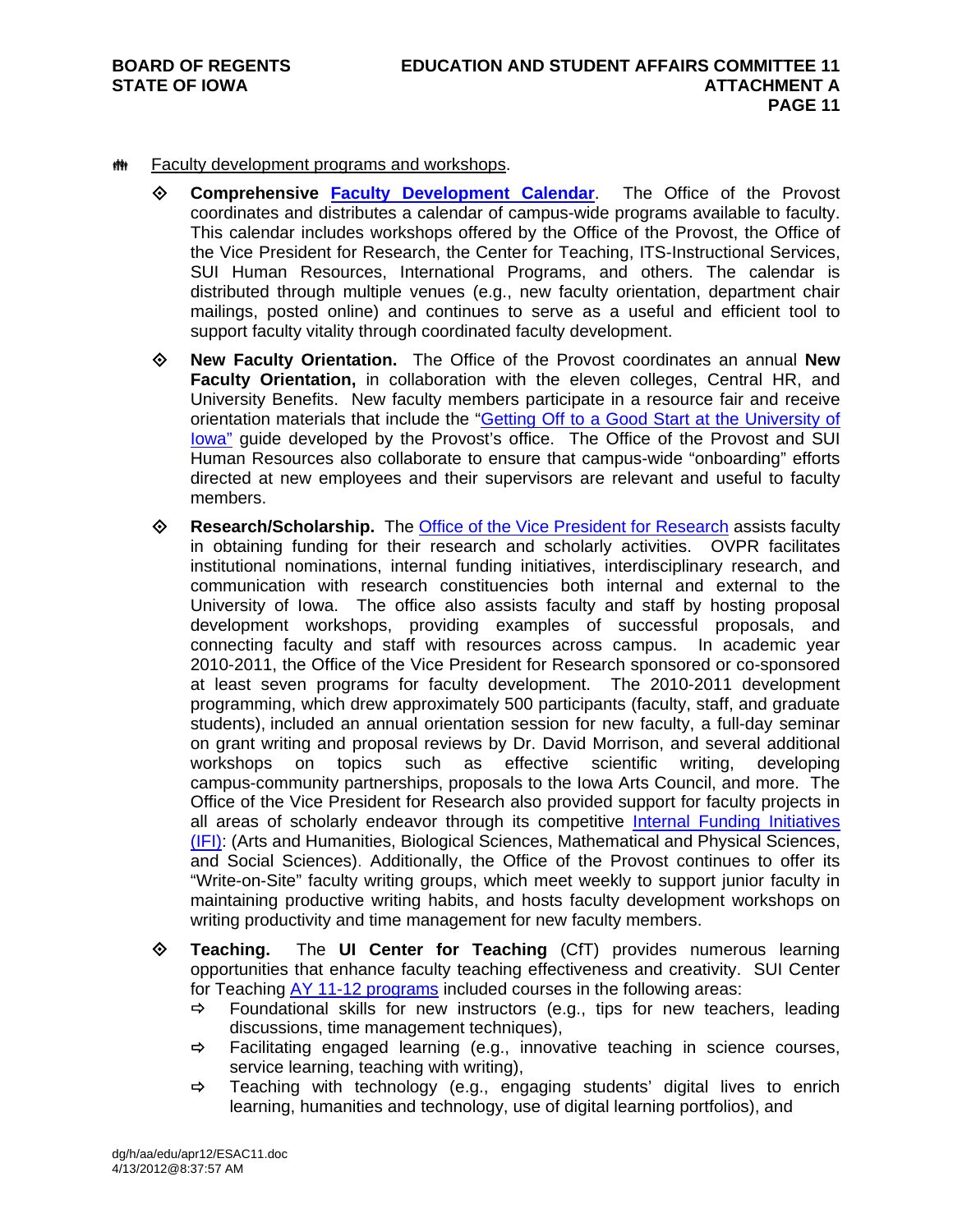- $\Rightarrow$  Increasing classroom effectiveness (e.g., academic integrity in the classroom, outcomes assessment, use of drawing in the classroom, examining student learning data, teaching international students, deterring cheating on multiple choice tests).
- **Service.** The **University of Iowa Faculty Engagement Corps** continues to advance SUI faculty members' service to the State of Iowa**.** The Engagement Corps is a "listening tour" that gives selected faculty members and administrators the opportunity to spend several days immersed in one region of Iowa. During the trip, the group visits with constituencies of the university, such as community members, alumni, current and prospective students, representatives of educational agencies (both secondary and collegiate), health care professionals, area legislators, and members of the business community. The 2011 Faculty Engagement Corps traveled to Marshalltown, Webster City, Goodell and Des Moines with 29 participants, who developed a new understanding of the economic, cultural, educational and environmental challenges facing rural Iowans. Follow-up projects are still in development at this time. The 2012 Faculty Engagement Corps will take approximately 32 faculty members to Waterloo, Tripoli, New Hampton, Decorah, West Union and Sumner in May. SUI's campus-wide online faculty activities database project, the Academic and Professional Record (APR), will enable a more complete capturing and reporting on faculty public engagement activities as of AY 2012-13.
- **Leadership Development.** Five SUI faculty leaders participated in the CIC-Academic Leadership Program (CIC-ALP) and five department executive officers (DEOs) participated in the CIC-DEO program in AY 2011-12. The CIC-ALP is noted by the CIC as one of its most successful leadership initiatives. Established in 1989, this intensive professional development experience is designed to develop the leadership and managerial skills of faculty members who have demonstrated exceptional ability and academic promise. Many of the program's nearly 1,000 Fellows have gone on to serve as college presidents, provosts, and deans. The CIC-DEO program is a three-day event that draws approximately 50 department heads and chairs from CIC universities each year.
- **## Faculty development awards program.** 
	- The University of Iowa Faculty Development Awards Program provides opportunities for faculty members to pursue programs of research, improvement-of-instruction projects and other activities related to professional development. In 2010-11, 50 faculty members were on professional development assignment which resulted in 705 "products or outcomes." Specifically, the faculty produced or engaged in the following:
		- $\Rightarrow$  Journal Articles or Chapters (256) published or accepted for publication (109); submitted, still under review (75); began or continued writing (72).
		- $\Rightarrow$  Books or Monographs (37) published or accepted for publication (10); submitted, still under review (3); began or continued writing (24).
		- $\Rightarrow$  Grant applications (54) funded (19); submitted, still under review (23); submitted, not funded; will revise/resubmit (12).
		- $\Rightarrow$  Course Materials (90) developed new undergraduate course (15); developed new graduate course (34); revised existing undergraduate course (10); revised existing graduate course (31).
		- $\Rightarrow$  Presentations, Performances, and Exhibits (210).
		- $\Rightarrow$  Other (58).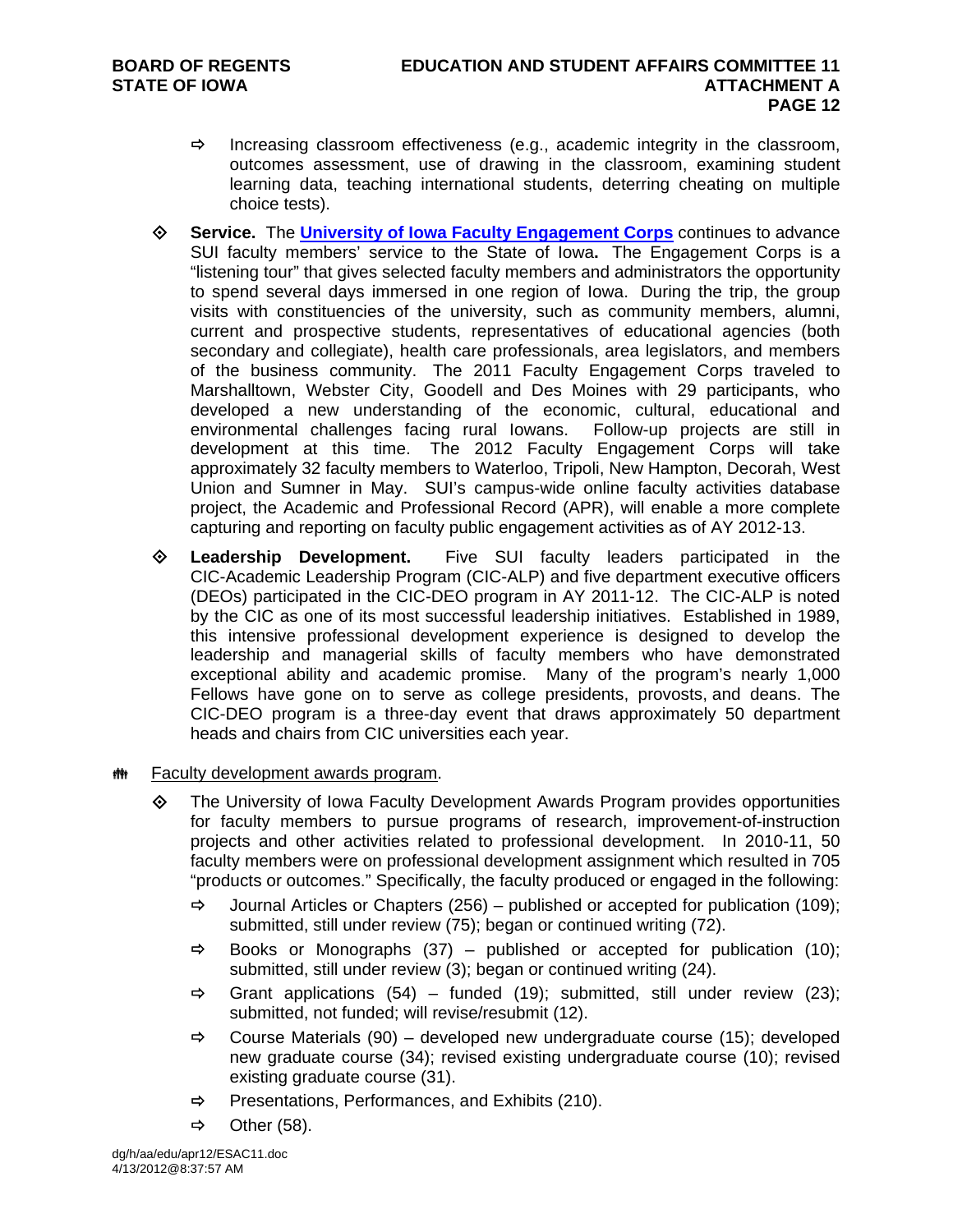- **AY 2011-2012 Professional Development Awards.** During 2011-2012, SUI requested approval for 58 faculty members to receive Professional Development Assignments. The actual number of faculty members who have been or are on developmental assignments during 2011-2012 is 60 (due to deferrals from a prior year). A number of these faculty members were able to extend their assignments by obtaining external support. Seventy new proposals for developmental assignments were received for 2012-2013. In December 2011, the Board approved the request for 64 of these developmental assignments which included one Faculty Scholar Award (postponed from two years ago).
- **Old Gold Summer Fellowships (OGSF).** Since 1997, SUI has provided all new academic year probationary tenure-track faculty members an Old Gold Summer Fellowship (OGSF) upon presentation of a satisfactory written proposal to their collegiate dean. The OGSF provides a \$6000 summer stipend offered by the college as summer salary support, research funds, or a combination of salary and research funds. The college determines how the funds will be dispersed to its faculty members. During Summer 2011, 22 faculty pursued research and instructional development efforts through the program. These fellowships increase the intellectual vitality of the faculty and thus enhance the teaching and research programs of the University.

## **Post-Tenure Review Implementation**

SUI received BOR approval for its revised Review of Tenured Faculty Members policy in April 2011 (see http://www.uiowa.edu/~our/opmanual/iii/10.htm#107 for the new policy).

The Review of Tenured Faculty Members policy has two major sections. The first section states that a performance review of all tenured faculty members must be conducted by the unit head on an annual basis. It provides guidance for cases in which, as a result of an annual review, the unit head concludes that there are significant deficiencies related to teaching, research, or service.

The second section states that all tenured faculty members will undergo a performance review conducted by their peers every five years subsequent to their most recent tenure or promotion review. This section also provides guidance for cases in which the dean, on advice of the peer review committee and in consultation with the unit head, concludes that the faculty member's performance has fallen for a significant period of time below the expected standard of performance for the faculty member's unit.

In AY 2010-11 (under the prior policy), 157, or 85%, of the eligible tenured faculty members received a review. In AY 2011-12, the Office of the Provost has worked with all colleges to develop collegiate procedures, as specified in the policy, as well as departmental annual review processes and expected standards of performance for their individual units. The Office of the Provost is developing online reporting mechanisms through the SUI Workflow system to make conducting and monitoring of post-tenure reviews more efficient and transparent. Workshops for Unit Heads and departmental staff have also been designed and conducted and additional tools will continue to be developed for AY 2012-13.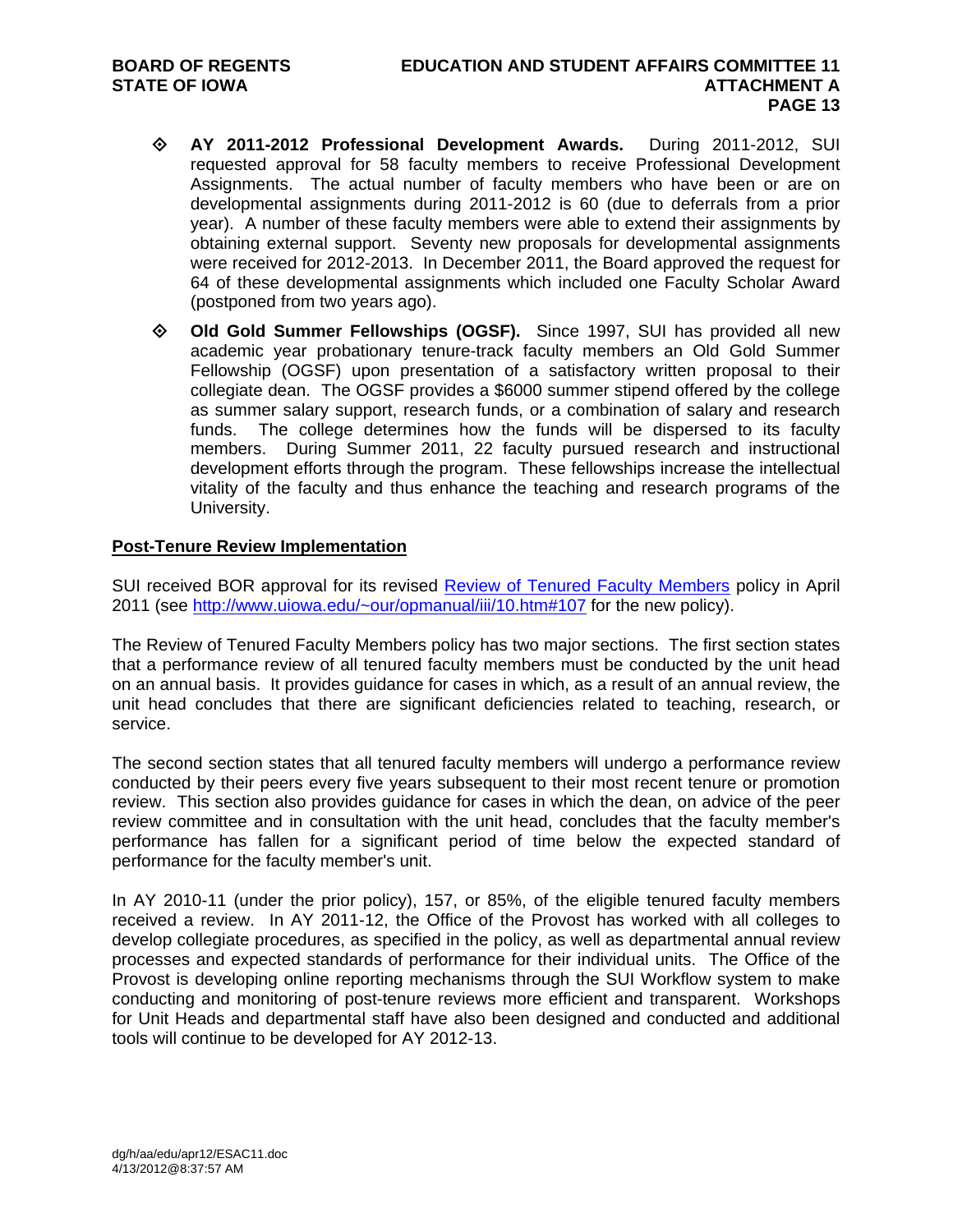## **Non-Tenure Track Faculty Positions**

There are eight types of non-tenure-track faculty at the University of Iowa. The qualifications and types of responsibilities of each type are listed below.

Clinical Track. These are primarily full-time on-campus faculty members with renewable contracts; they devote a significant portion of their time to providing or overseeing the delivery of professional services to individual patients or clients. Clinical faculty members also teach students, residents, and fellows and integrate the delivery of their professional services with their teaching. They may serve on graduate-student thesis and dissertation committees with the permission of the Graduate College. A record of professional productivity in addition to clinical service is required for promotion beyond the assistant professor level.

Research Track. These faculty members devote almost all of their time to performing externally supported research and are expected to submit or assist in the submission of research grants. They are also expected to disseminate their research and be active in professional activities. Their teaching activities are very limited and consist predominantly of service on doctoral committees with the approval of the Graduate College.

Adjunct. Adjunct faculty members hold another position as their primary employment, which may be a University staff position or in the surrounding community. They possess areas of expertise that are insufficiently represented on the faculty and which enrich the education of students in their field of practice. They typically hold the terminal degree in the field. Responsibilities may involve teaching, teaching support, research, patient care, or clinical/practicum supervision. The appointment must be less than 50% and may or may not be compensated.

Adjunct Clinical. These faculty members are similar to adjunct faculty in that they also typically hold another position as their primary appointment, which is often in a clinical or professional practice setting either within the University or at a satellite facility. These positions are customarily 0% appointments and are not compensated. The majority serve as preceptors for professional student practica or externships.

Visiting. These faculty members hold primary appointments at other academic institutions and are visiting the University of Iowa for a specific period of time for a particular purpose, such as collaborating with SUI faculty or as part of a departmental faculty exchange program. They may be on developmental assignment or sabbatical from their home institution. Their functions vary depending on the individual's areas of expertise, and usually include teaching and research. Appointments are generally limited to three years.

Lecturer. These faculty members hold teaching appointments, which may be full- or part-time, and also may provide programmatic support. A full-time lecturer typically will teach at a 50% greater load than regular faculty members who also conduct research and are involved in service and outreach activities.

Associate. These faculty members hold appointments primarily in the College of Medicine to fulfill specific teaching, research, or patient care service needs. Appointments are generally limited to three years, after which time these faculty members may apply for positions on the tenure- or clinical-track, or take positions at other institutions or in private practice.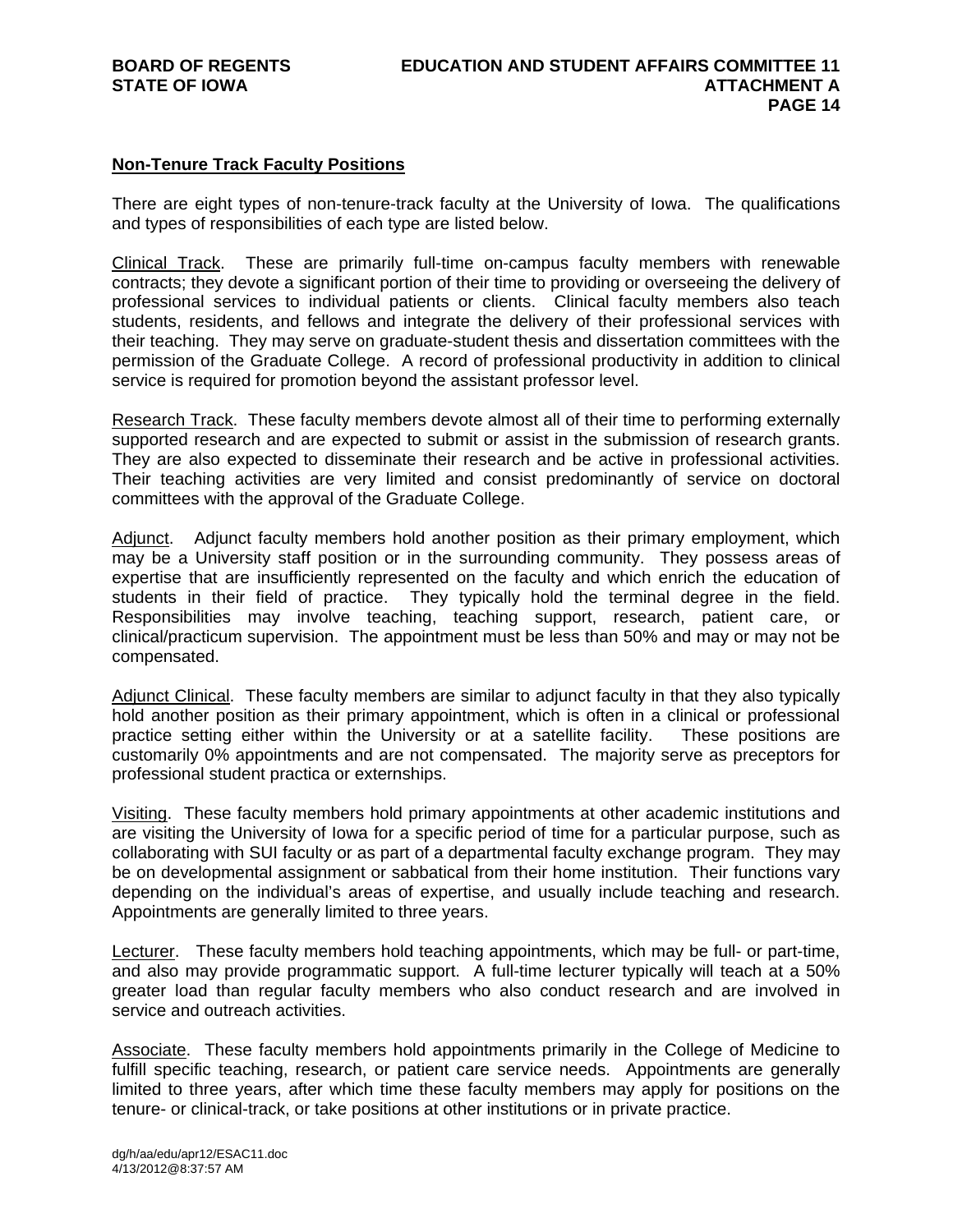Assistant in Instruction. These faculty members hold a baccalaureate degree or equivalent and are appointed for a specific teaching, research, or patient care service. For example, a native-speaker of a foreign language may assist in language instruction. Few faculty members are appointed in this category.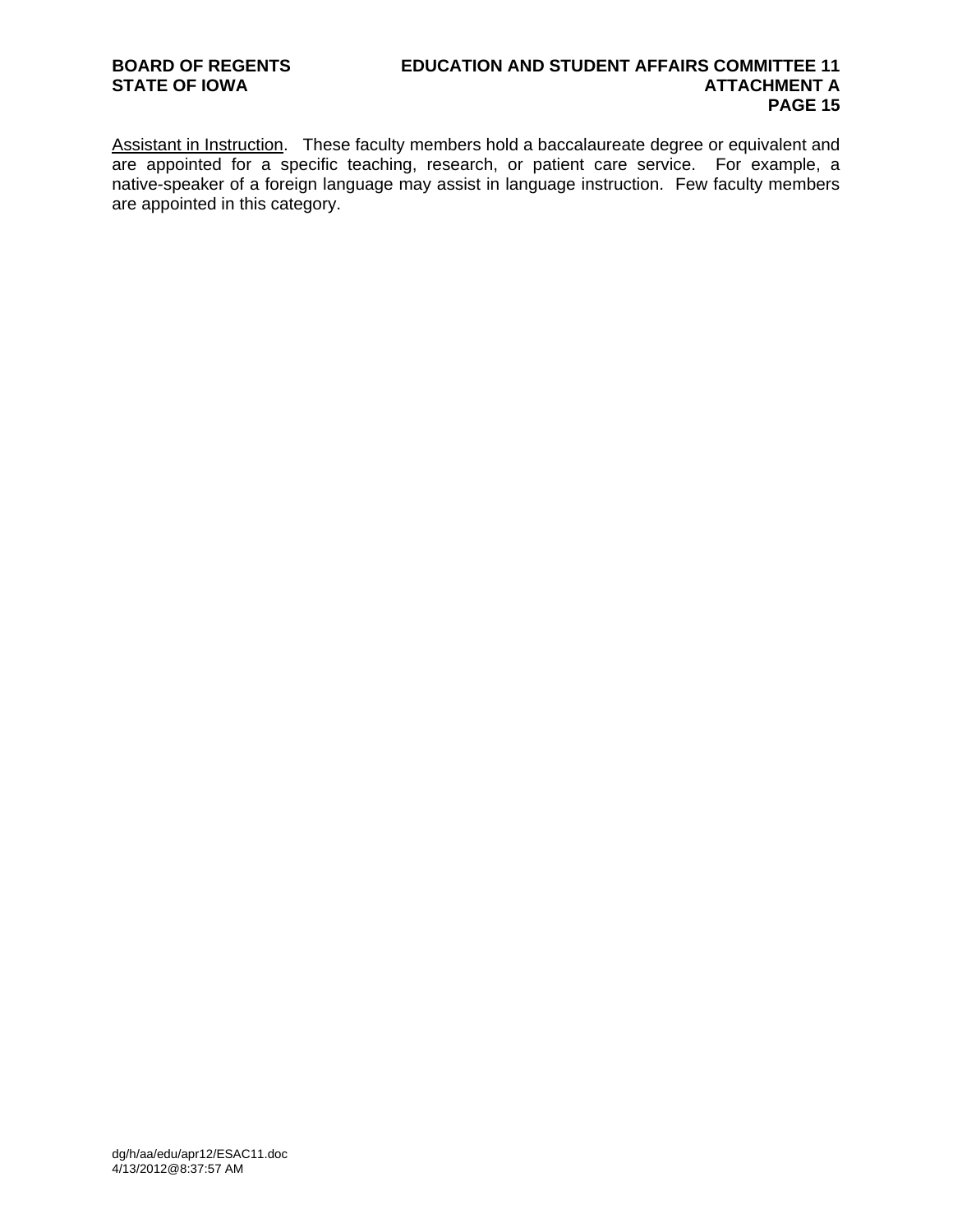## **IOWA STATE UNIVERSITY**

## **Policies and Procedures Relating to Tenure**

The system of academic tenure at Iowa State University emphasizes (1) recruitment of the most highly qualified candidates available, (2) creation of an opportunity for scholarly performance in teaching, research/creative activity, and extension/professional practice, (3) continuing evaluation of performance on the basis of the Position Responsibility Statement (PRS), and (4) positive evaluation of performance resulting in the award of tenure. The awarding of tenure requires an affirmative decision, based upon an explicit judgment of qualifications resulting from continuous evaluation of the faculty member during the probationary period in light of the applicable criteria. After tenure is awarded, faculty members undergo annual performance reviews and post-tenure review. When appropriate, an individual may undergo a review for promotion in rank to full professor.

The criteria by which probationary faculty members in a department are evaluated annually and for tenure are stated in writing as part of the department's promotion and tenure document. A central component of each review is a written Position Responsibility Statement (PRS) for each candidate. Evaluation criteria apply to the position responsibilities of probationary faculty and are consistent with a commitment to excellence in scholarship.

ISU's promotion and tenure policy describes performance criteria and evaluative processes for faculty evaluation. It emphasizes the interrelationships among teaching, research/creative activities, and extension/professional practice as mutually supportive endeavors. Faculty members must show excellence in scholarship (including scholarly contributions to teaching, research/creative activity, and/or extension/professional practice), must perform effectively in all categories of responsibility, and must show institutional service at a level commensurate with their rank.

## **Annual Evaluation of Faculty**

Evaluation of faculty is based on the PRS, a statement of expected duties and outcomes for each faculty member. The use of the PRS allows for variations in assigned work responsibilities and periodic adjustments that align with the changing career paths of individual faculty members and departmental priorities.

Faculty members are reviewed annually with respect to their responsibilities and at goals for the coming year are determined. These annual performance evaluations include evidence of teaching performance as well as evidence of productivity in research/creative activities, extension/professional practice, and institutional service, as appropriate. Evidence concerning teaching performance must include student evaluations (both formal and informal) as well as evidence of peer evaluation.

#### **Faculty Vitality**

Iowa State University offers tenured and tenure-eligible faculty members a number of opportunities to ensure productive engagement in all areas of faculty work. The Center for Excellence in Learning and Teaching (CELT) provides workshops and seminars in addition to resources that support innovation or improvement in teaching. The Center also offers advice and a forum for discussions as well as scholarly support for continued learning. Faculty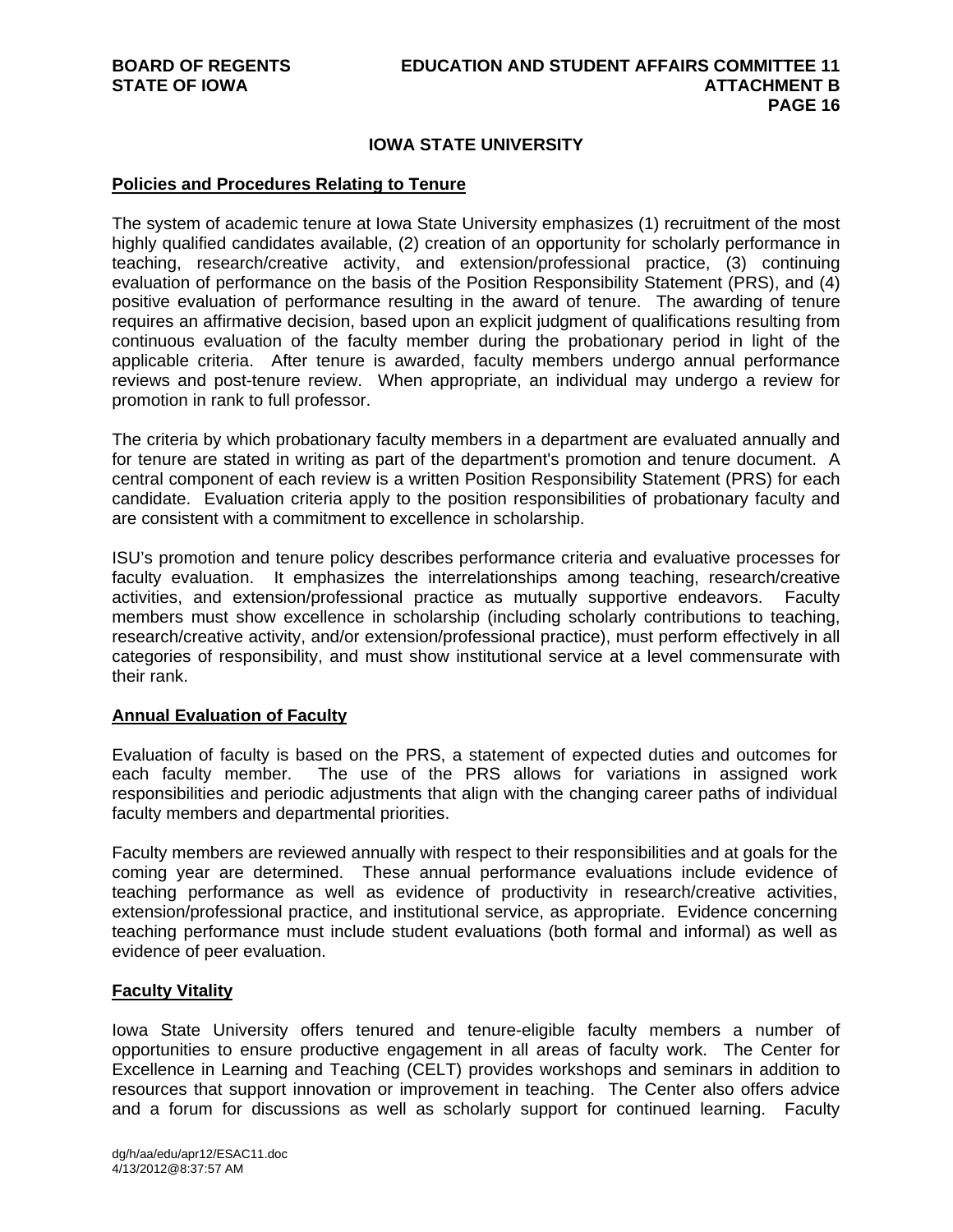members are encouraged to use instructional development facilities and other special programs to improve and modernize their teaching. The Office of the Vice President for Research and Economic Development offers more than a dozen workshops and programs each year on such topics as successful grant writing, getting to know federal grant agencies, collaborating with industry, and interdisciplinary research.

Faculty development initiatives for 2011-12 included the following:

- An Effective Teaching Workshop for new faculty, both tenure-eligible and non-tenure-eligible, was offered in August to assist with the transition to ISU.
- A day-long New Faculty Orientation was held in Mid-August to provide new tenure-eligible faculty with an introduction to university programs and resources.
- College-peer mentoring programs support the newest cohort of tenure-eligible faculty through small group interactions and conversations with college leadership.
- New faculty workshops included a fall presentation on Effective Mentoring and a spring workshop on Promotion and Tenure.
- The Center for Excellence in Arts and Humanities and its support of faculty efforts at external grant writing was strengthened. The grants coordinator is working with cross-disciplinary faculty teams on a number of grant proposals.
- Grant-writing workshops were offered by the Office of the Vice President for Research and Economic Development to facilitate successful grantsmanship.
- ♦ New CELT-sponsored Academic Writing Workshop Series was offered in Spring 2012 and attracted more than 100 participants (new faculty and graduate students).
- Individual academic colleges offered career development workshops on advancing to promotion and tenure for both tenure-eligible and mid-career faculty.
- ADVANCE workshops for chairs and deans were offered on recruiting and retaining excellent faculty through policies that support flexible faculty careers.
- Monthly department chair leadership workshops were offered on topics ranging from budgets to working with student affairs and managing conflict.
- The Emerging Leaders Academy (ELA) was offered in 2012 to a cohort of faculty and staff interested in enhancing their leadership skills and a focus on career development.

Initiatives such as the Faculty Mentoring Program, the Miller Faculty Development Grant Program, and the Faculty Professional Development Assignment (FPDA) Program offer mentorship and professional growth and development opportunities for both junior and senior faculty. In particular, the FPDA program encourages new research and scholarship and new or specialized training.

## **Post-Tenure Review**

Academic colleges and departments address the issue of faculty vitality by conducting evaluations of senior faculty as described in the Post-Tenure Review Policy. The policy ensures that all faculty who are tenured undergo a post-tenure review at least once every seven years. In Spring 2011, a revised Post-tenure Review Policy was approved. The new policy has more tangible and defined outcomes. It is formative and provides all tenured faculty with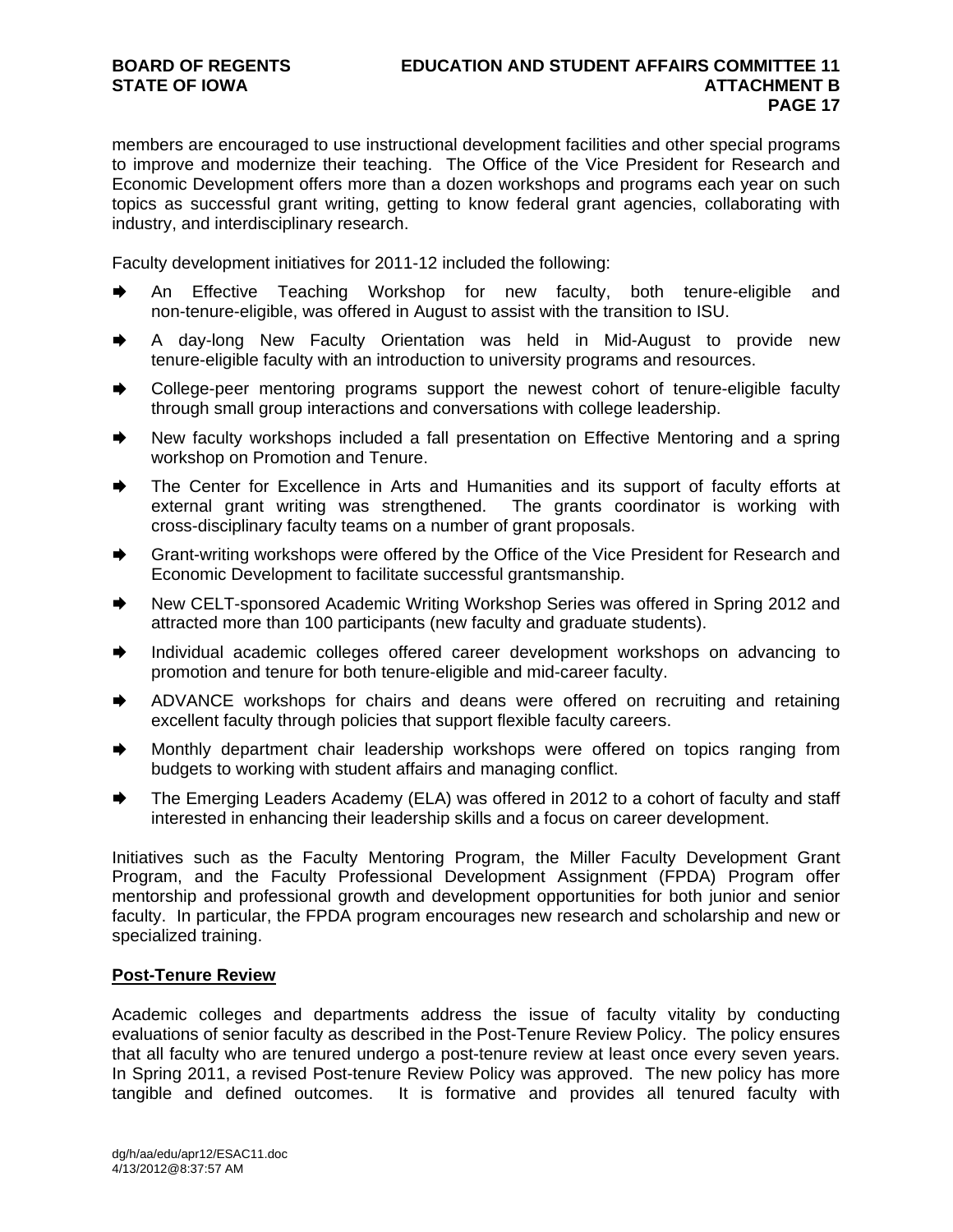## **BOARD OF REGENTS EDUCATION AND STUDENT AFFAIRS COMMITTEE 11 STATE OF IOWA ATTACHMENT B PAGE 18**

opportunities to improve their performance. The revised policy contains three new sections that delineate timeline, specific outcomes, and the roles of administrators. The timeline stipulates that the PTR must occur at least every seven years; at the request of the faculty but no fewer than five years since the last review; or the year following two unsatisfactory annual reviews. Exemptions are made for faculty who are under review for promotion, within one year of retirement or phased retirement, or faculty who serve as chair or in positions that contains the words "president," "provost," or "dean." The required outcomes include an action plan for a post tenure review that is deemed "below expectations." The policy requires justification for the plan, a time table to evaluate acceptable progress, a description of consequences for not meeting expectations, and consequences of non-action. An unsatisfactory annual review could result in a charge of acceptable performance of duty.

During 2010-2011, 73 tenured faculty members were reviewed as a result of this policy; this represents 7.2% of all tenured faculty. Academic departments estimate that 107 additional reviews were concluded during 2011-2012.

## **Non-Tenure-Eligible Faculty Policy**

In December 2001, the Faculty Senate approved a policy on non-tenure-eligible appointments and amended it in Spring 2003 to broaden the range of non-tenure-eligible faculty titles. The policy is guided by the University's commitment to the tenure-track system and an understanding that the tenure system is one of the University's best ways of ensuring that it pursues its missions in discovery, engagement, and learning at the highest levels of excellence. The policy was designed to encourage the responsible use of non-tenure-eligible faculty because large numbers of non-tenure-eligible faculty can put unneeded stress on the system.

Under this policy, non-tenure-eligible faculty members, with the approval of appropriate tenured and tenure-eligible faculty, are appointed for varying terms with the option of renewal, depending on departmental needs. The Provost's Office annually monitors the percentage of teaching done by non-tenure-eligible faculty. The Faculty Senate, following the recommendation of an appointed task force, approved a new policy which will become effective in AY 2013 for setting limits on the percentage of non-tenure-eligible faculty who teach for individual departments and colleges. Although the University follows AAUP guidelines which recommend that no more than 15% of total instruction be provided by non-tenure-eligible faculty, the new policy will provide greater flexibility among departments. In 2010, the College of Liberal Arts and Sciences undertook a comprehensive review of the salaries of its non-tenure-eligible faculty using comparative data from other institutions of higher education in Iowa. As a result, non-tenure-eligible teaching loads in CLAS were reevaluated upward and salaries were adjusted and increased.

Following Board approval in 2008, ISU implemented the new titles of research professor, research associate professor, and research assistant professor. The new non-tenure-eligible designations are likely to offer more flexibility in hiring and allow the University to compete with peer institutions in the recruitment, retention, and partner accommodation of high-quality research faculty. The policy outlines general guidelines for appointment, funding criteria, and review of such term faculty members. Funding for these positions is external to the University and is not part of the University base budget. The policy stipulates that such non-tenure-eligible appointments will be limited to no more than 10% of total FTE tenured and tenure-track faculty in the University and to no more than 20% of total FTE tenured and tenure-track faculty in any given department.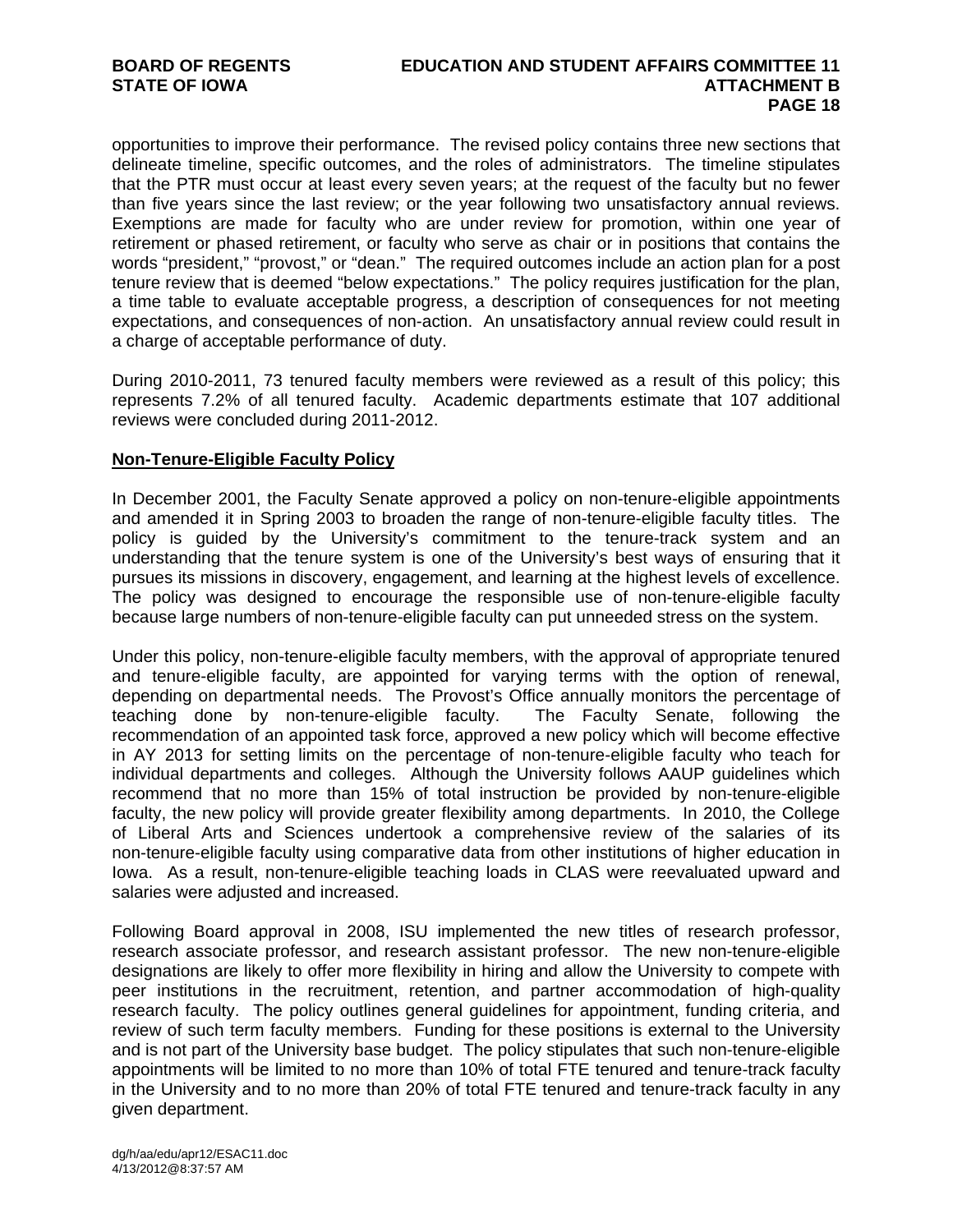In Fall 2011 there were 373 faculty members classified as lecturer, clinician, senior lecturer, or senior clinician, compared to 334 in Fall 2010. In addition to teaching, these term faculty members also plan and coordinate other educational programs, advise undergraduates, supervise practica and internships, and participate in outreach activities. The ability to hire quality faculty on a full- or part-time basis to contribute to the teaching mission of the University has helped departments by providing flexibility in staffing, especially during difficult budget times.

Several lecturers and clinicians have served multiple terms and have been evaluated for advancement to senior lecturer and senior clinician. Since implementation of the policy, 98 faculty members have been advanced to the senior status.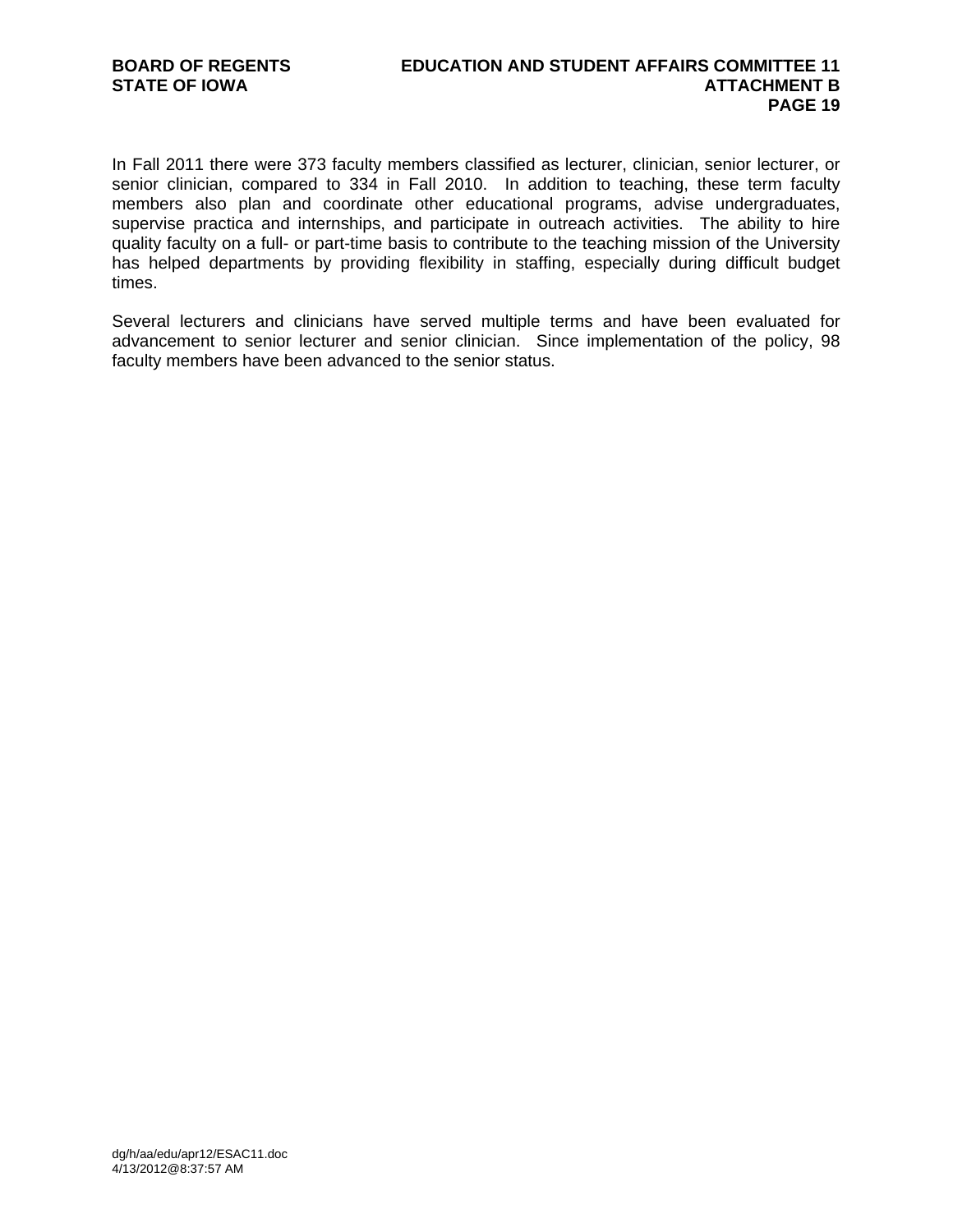## **UNIVERSITY OF NORTHERN IOWA**

## **Policies and Procedures Relating to Tenure**

The University of Northern Iowa faculty are unionized and represented by UNI-United Faculty. General evaluation procedures are defined in Article Three of the 2011-2013 Master Agreement and tenure policies and procedures are specified in Appendix F of the Master Agreement. The criteria for promotion to associate professor are identical to the criteria for tenure. The standard for promotion and tenure is a documented record of accomplishment in teaching, scholarship and/or creative achievement, and professional service. While the degree of accomplishment in each of these areas may vary, documented teaching effectiveness is essential and primary. A tenure candidate's scholarship and service will be considered only after a positive judgment is made about teaching.

Because academic disciplines vary widely in determining the specifics of accomplishment in teaching, scholarship, and service, each academic department is expected to develop its own specific criteria for tenure and promotion evaluations. In 2008, the Interim Provost convened a committee to review the departmental criteria to judge scholarly and creative work in the tenure process. The committee included a faculty member from each college, a department head, dean, and member of United Faculty. The Committee issued two reports; one on the tenure and promotion criteria for scholarly/creative work and one on the tenure and promotion criteria for service. The committee recommended that each department review and revise the criteria used to evaluate teaching, scholarship/creative activities, and service. This work is currently underway. The expected outcome will be clearer, more consistent criteria across all departments and colleges.

## **Evaluation of Instructional Performance**

Article Three of the Master Agreement provides specific procedures for evaluation of teaching. Probationary faculty members are evaluated annually by a departmental Professional Assessment Committee (PAC) and the faculty member's department head. The college dean and the Provost review the files and the evaluations of the PAC and department head in making their own judgments about faculty performance. Departmental PACs develop their own procedures for evaluating teaching but generally include review of teaching materials, classroom observation, and review of student assessments of teaching. Tenured faculty members who apply for promotion in rank are also evaluated by the PAC.

Student assessments of teaching for probationary, term, and full-time temporary faculty members are conducted in all courses during each spring semester. Tenured faculty members are required to conduct student assessments of teaching every three years during the spring semester. Beginning in the 2010-2011 academic year, the academic deans implemented policies in their respective colleges requiring course assessments to be conducted in all courses for both fall and spring semesters to be considered for merit pay.

The current student assessment instrument measures student satisfaction with a faculty member's instruction and an evaluation of a faculty member's effectiveness. Dissatisfaction with the instrument led to the formation of a labor-management-student committee as specified in Article Three of the Master Agreement. A committee which included three administrators, three faculty members designated by UNI-United Faculty and three students met to review and consider alternative student assessment procedures.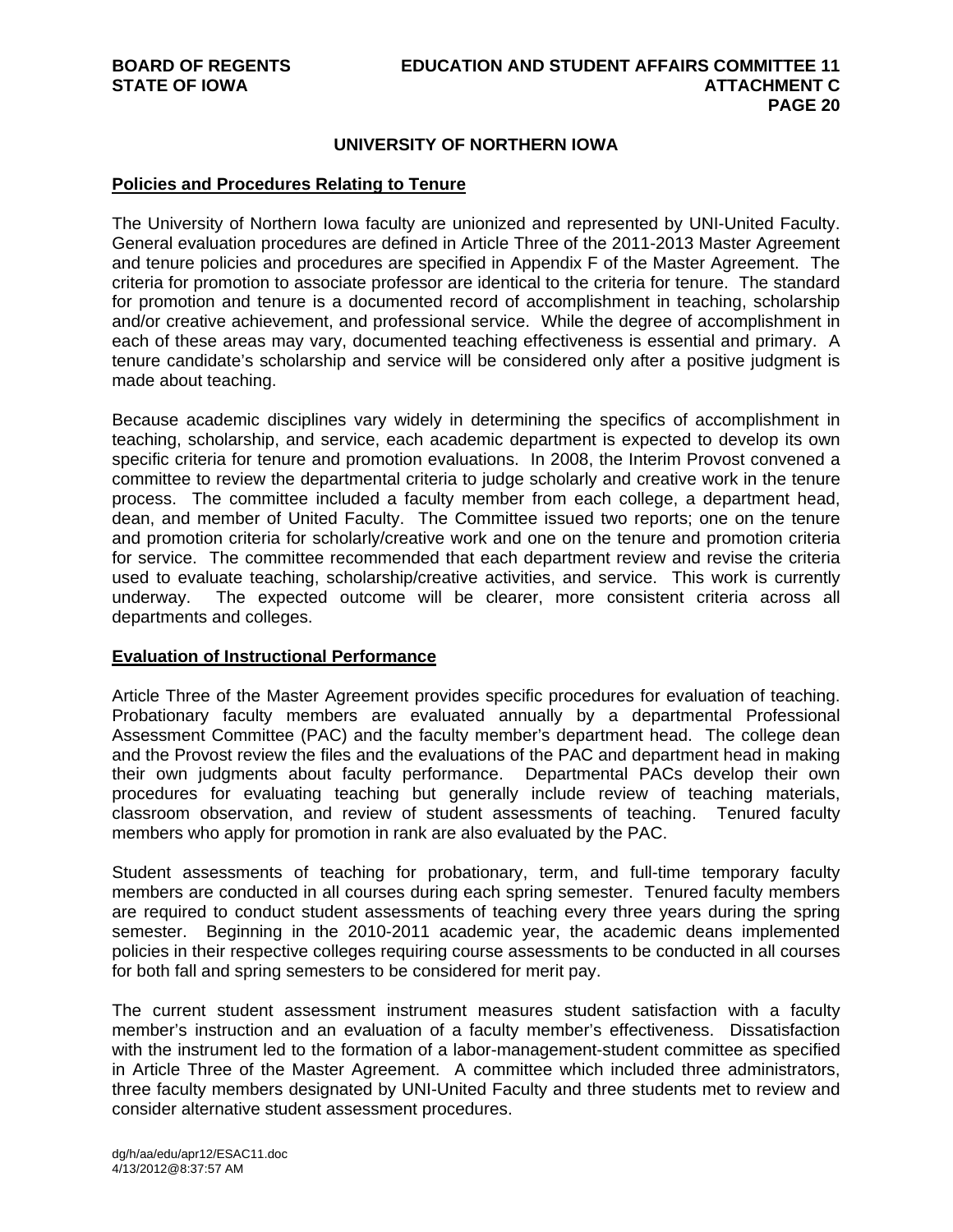After a review of the literature on student course assessments and instruments used by peers and other higher education institutions, the committee recommended adoption of the Student Assessment of Learning Gains (SALG) instrument developed by the University of Wisconsin-Madison. Performance dimensions were developed based on research identifying characteristics of effective collegiate instruction. UNI conducted a pilot study in Spring and Fall 2011. Approximately 35 faculty volunteers used the SALG to conduct their course evaluations including the 10 instructors of the new Cornerstone course. Faculty members who participated in the pilot indicated satisfaction with the instrument and particularly liked the ability to customize questions to measure the effectiveness of pedagogical methods and materials used in each of their courses. The Cornerstone faculty developed a common set of questions to be able to compare instruction across all sections. Next steps will involve meetings with department heads to begin development of a set of common institutional questions which will be recommended to the provost for adoption. The goal is to have a new campus-wide instrument by Spring 2013.

In addition to annual and tenure and promotion reviews for probationary faculty, each faculty member's teaching performance is evaluated annually for purposes of awarding merit pay. All faculty members must administer student course assessments in all courses during the academic year to be eligible for merit pay consideration.

The associate provost, with the assistance of an administrative fellow, has trained a small group of faculty to conduct the Small Group Instructional Diagnosis (SGID) procedure. The process involves a consensus building group process with students to allow a faculty mentor to provide in-depth feedback on teaching effectiveness to a colleague. While not used in formal reviews of teaching conducted by PACs, department heads, deans, or the provost, the SGID promotes faculty development of teaching through consultation.

## **Faculty Vitality**

An engaged, active, and renewed faculty is essential to effective teaching and productive scholarship and service. Faculty members have a variety of opportunities available that help maintain vitality, including Professional Development Assignments (PDAs), summer research fellowships, support for travel to professional conferences, and faculty development activities. This year, 14 faculty members received professional development assignments for a semester or academic year to pursue scholarly and creative projects. Under the terms of the Master Agreement, at least 27 eight-week summer research fellowships will be funded. At least \$373,288 will be expended to support faculty participation in professional conferences. A professional development effort devoted to enhancing the pedagogical skills of faculty members in the area of teaching with technology is sponsored by Continuing Education and Special Programs. The initiative engages faculty members with the *Quality Matters* program, which builds skills for quality online instruction and obligates them to develop and teach an online course. During the 2011-2012 academic year, 80 faculty members participated in the *Quality Matters* workshop and developed or are developing fully online courses or blended instruction courses.

The provost's office sponsored several faculty development initiatives for Summer 2011 using one-time funds. These include course development workshops and initiatives related to integration of service learning and sustainability into the curriculum. A major initiative involved a month-long development workshop which prepared 10 faculty members to teach a pilot Cornerstone course as part of a strategic initiative on the first-year experience for students. The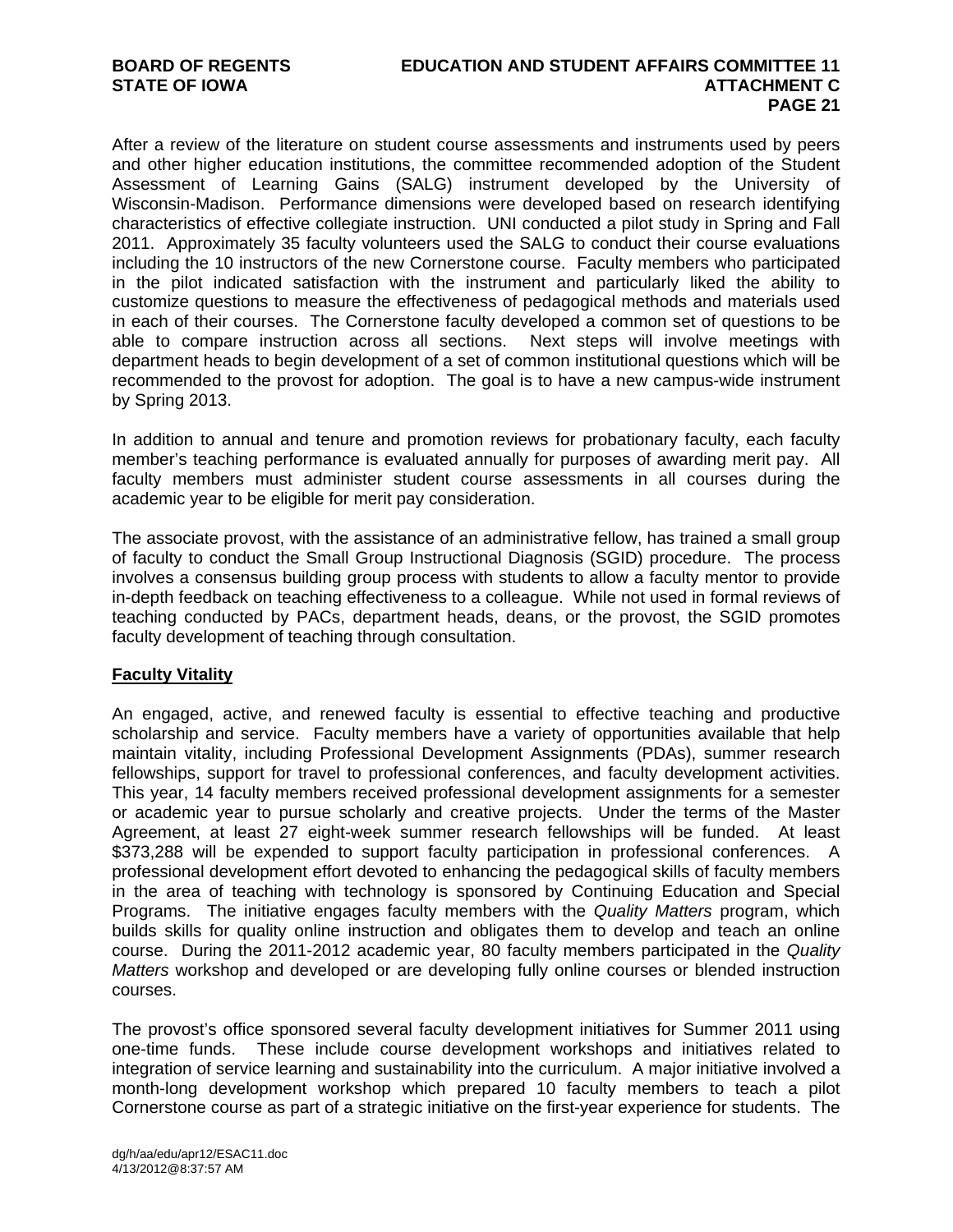course integrates the written and oral communication requirements of the liberal arts core and first-year experience course content. An additional eight faculty members will participate in the development workshop scheduled for Summer 2012, allowing UNI to double the number of sections of Cornerstone offered during the 2012-2013 academic year. In Summer 2011, the provost awarded 31 summer fellowships to support scholarly, research, and/or creative work of tenure-track faculty. During September, the faculty recipients presented their work at fall symposium which was open to the campus.

In 2010, the University became an affiliate of the National Coalition Building Institute which provides a "train-the-trainer" model for prejudice reduction and diversity initiatives. Two faculty members have been serving as Diversity Fellows and are working with the associate provost to manage a program of diversity and prejudice reduction workshops. Nineteen faculty members have attended the "train-the-trainer" program and are now certified to conduct training programs on campus. More than 50 faculty members have participated in workshops.

In Fall 2010, the University held its first fall workshop for faculty. An invited speaker presented pedagogical techniques for teaching critical thinking. The workshop was attended by approximately 200 faculty members.

Although budgetary limitations have prevented the revival of the Center for Teaching and Learning, an administrative fellow in the provost's office developed a series of faculty development "brown bag" workshops. Fifteen workshops were offered during the year on such topics as promoting productive class discussions, creating a faculty writing group, using service learning to promote student engagement and engaging millennial students. College level faculty development efforts also include mentoring programs, reading groups, and research symposia.

## **Post-Tenure Review**

Under the evaluation provisions of Article Three of the Master Agreement, there are three mechanisms for post-tenure review of faculty members. (1) A tenured assistant or associate professor may apply for a promotion review to either associate or full professor. (2) Every tenured faculty member is evaluated by his/her department head each year for assignment of merit pay. Merit pay is awarded on the basis of performance in the areas of teaching, research, and service, weighted according to the faculty member's work load. Department heads distribute evaluation standards each fall and in the spring faculty members receive evaluation letters explaining how they were evaluated using the departmental standards. More than 550 faculty members received merit pay evaluations in May 2011. (3) Department heads may conduct other evaluations, including collection and review of student assessment data for any and all semesters and an assessment by the departmental PAC. After discussions with the deans, a labor-management committee was formed to discuss post-tenure procedures with United Faculty. Four meetings were held and a general agreement about the parameters of a formal post-tenure review process was developed. Next steps involve discussions with department heads and deans about a process.